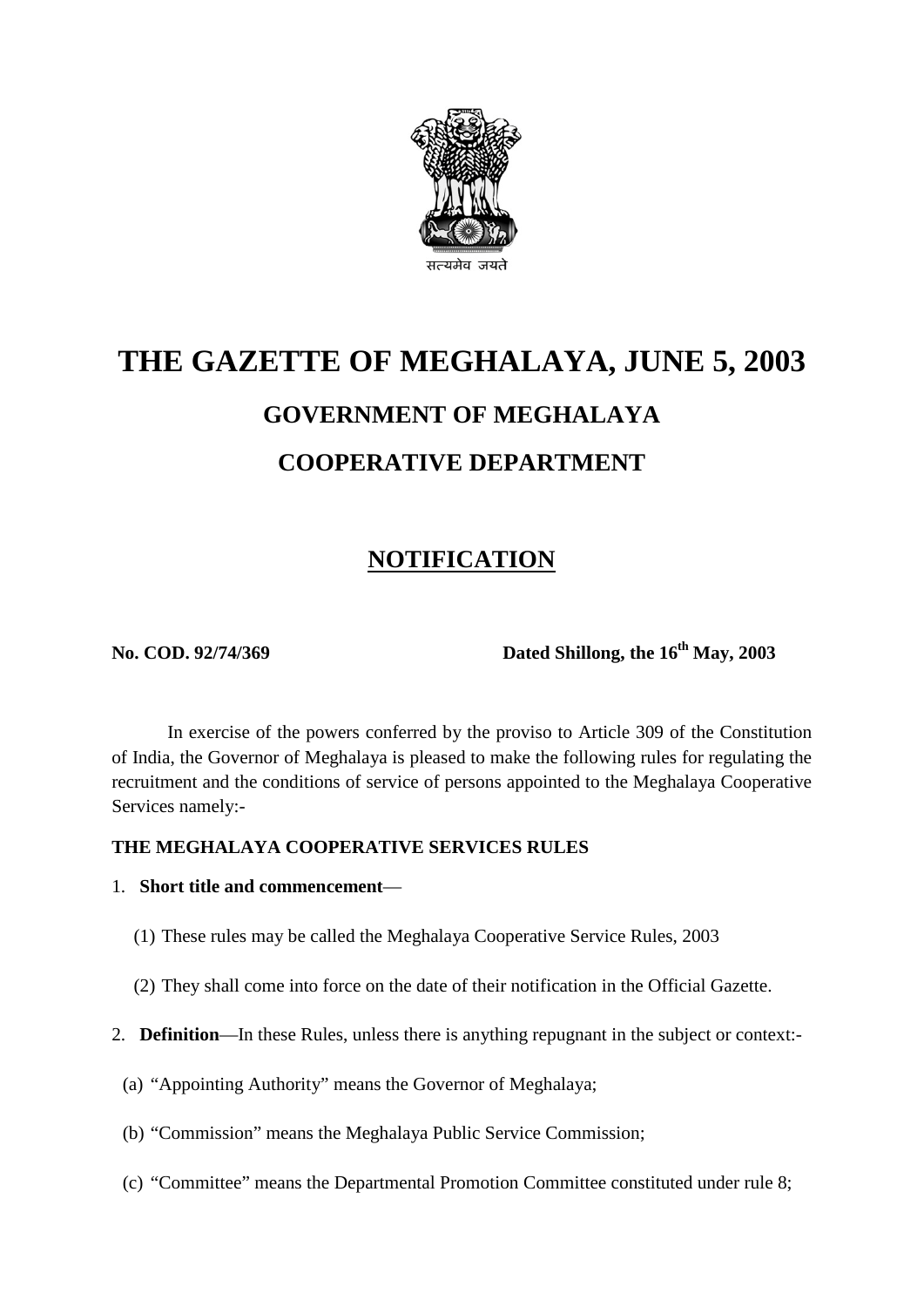- (d) "Government" means the Government of the State of Meghalaya.
- (e) "Governor" means the Governor of Meghalaya;
- (f) "Member of the Service" means a person appointed or deemed to have been appointed under these rules to any post in the Service;
- (g) "Rules" means the Meghalaya Cooperative Service Rules;
- (h) "Service" means the Meghalaya Cooperative Service constituted under these rules;
- (i) "Schedule" means the schedule appended to these rules; and
- (j) "Year" means a Calendar Year.
- 3. **Constitution of the Service**:- There shall be constituted a Service to be known as the Meghalaya Cooperative Service consisting of the following persons, namely:-
	- (a) Members of the Assam Cooperative Service who are allocated to the State of Meghalaya in accordance with the provisions of Section 64 (1) of the North Eastern Areas (Reorganisation) Act, 1971;
	- (b) Persons appointed to different posts in the Service on or after 21. 1. 72 but before the commencement of these rules; and
	- (c) Persons appointed to different post in the Service in accordance with the provisions of these rules.

#### 4. **Composition of the Service:-**

(1) The Service shall consist of the following grades and posts namely—

| $(A)$ Senior Grade – I –    | Joint Registrar of Cooperative Societies/Principal,<br>Meghalaya Cooperative Training Institute. |
|-----------------------------|--------------------------------------------------------------------------------------------------|
| (B) Senior Grade $-$ II $-$ | Deputy Registrar of Cooperative Societies.                                                       |
| $(C)$ Junior Grade $-I -$   | Assistant Registrar of Cooperative Societies.                                                    |
| (D) Junior Grade $-$ II $-$ | Sub-Registrar of Cooperative Societies.                                                          |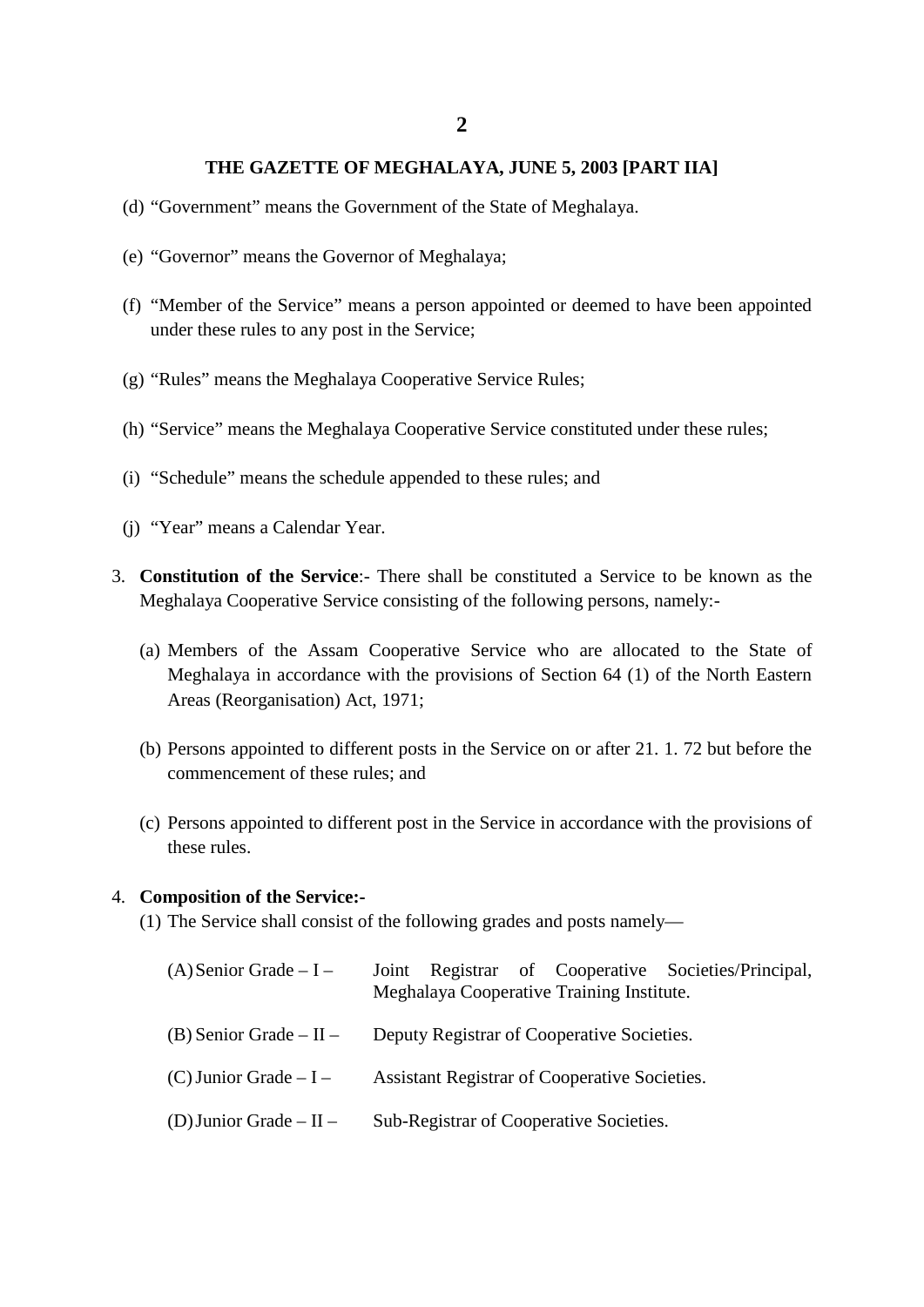- (2) Each of the categories of post in clauses (A), (B), (C) and (D) of sub-rule (1) shall form an independent cadre and members of any category shall have no claim for appointment to a higher category except in accordance with the provisions of these rules.
- 5. **Status: -** The status of members of the service holding posts in Group (A), (B), (C) and (D) above shall be classed as 'Gazetted Posts'.

#### 6. **Strength of the Service:-**

- (1) The strength and composition of the service and posts therein shall be such as the Governor may, from time to time, determine.
- (2) At the commencement of these rules the strength of the service and post therein shall be as shown in Schedule I.

#### 7. **Method of Recruitment:-**

- (1) Appointment to the post of Joint Registrar of Cooperative Societies and the Principal, Meghalaya Cooperative Training Institute in the Senior Grade  $-$  I (Group  $-$  A) shall be made by promotion from amongst the members of the service holding post of Deputy Registrar of Cooperative Societies in Senior Grade – II (Group – B) and include in the selected list approved under Sub-Rule (5) of Rule 9.
- (2) Appointment to the post of Deputy Registrar of Cooperative Societies Senior Grade II (Group  $-$  B) shall be made by promotion from amongst the members of the service holding posts of Assistant Registrar of Cooperative Societies in Junior Grade – I  $(Group - C)$  and include in the select list approved under Sub-Rule (5) of Rule 9.
- (3) Appointment to the post of Assistant Registrar of Cooperative Societies in Junior Grade  $- I$  (Group  $- C$ ) shall be made by promotion from amongst the members of the service holding posts of Sub-Registrar of Cooperative Societies in Junior Grade – II (Group – D) and include in the select list approved under Sub-Rule (5) of Rule 9.

Provided that no member of the service shall be eligible for consideration for promotion under Sub-Rules (1), (2) and (3) above unless he has rendered not less than 3 (three) years of continuous service in the next lower posts in the respective cadres on the first day of the year in which the selection is made.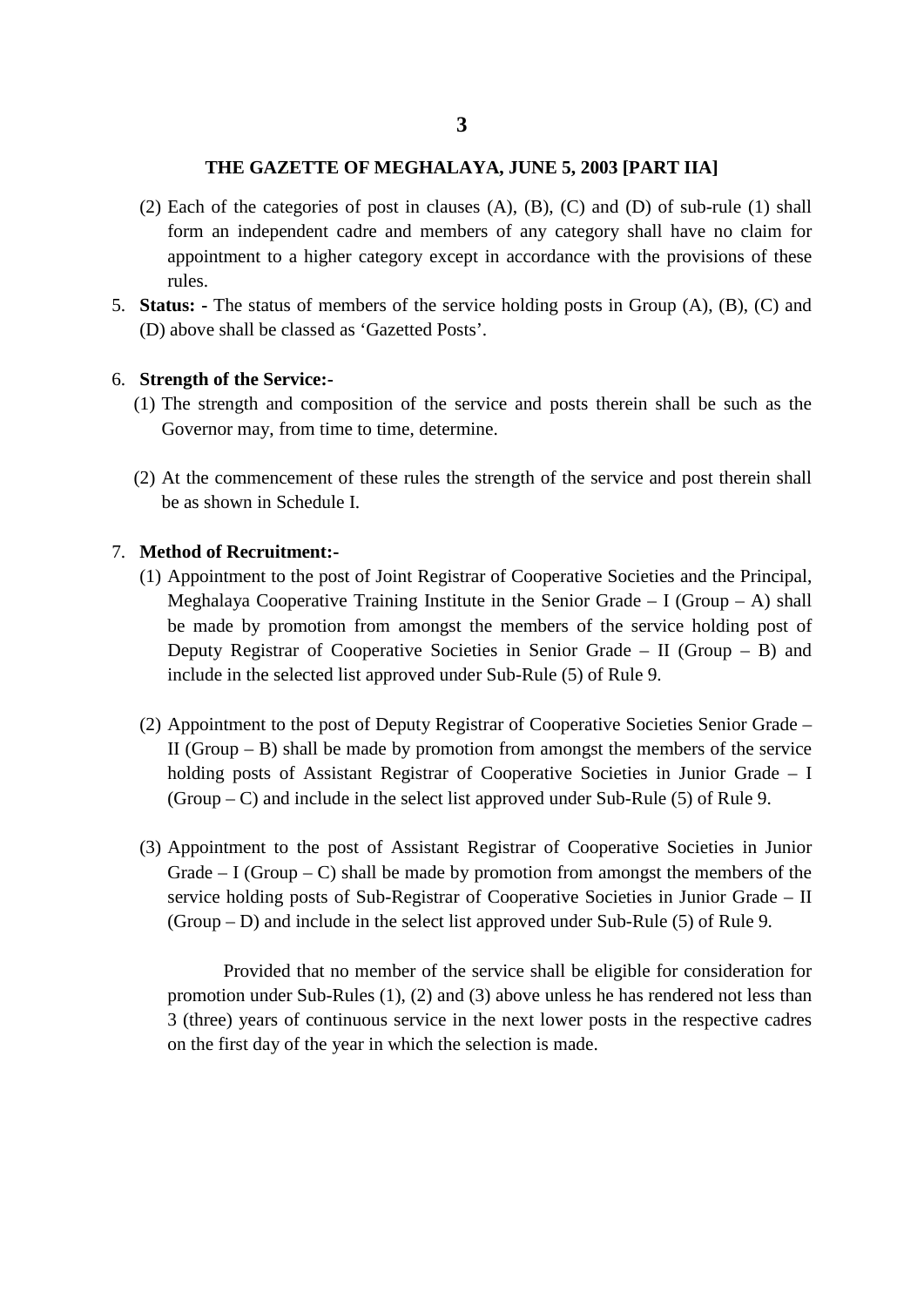(4) Appointment to the post of Sub-Registrar of Cooperative Societies in Junior Grade – II (Group – D) shall be made by promotion from amongst the Senior Inspectors/Auditors of Cooperative Societies redesignated as Senior Cooperative Officer belong to the Meghalaya Cooperative Subordinate Service who have rendered not less than 6 (six) years of continuous service as Senior Cooperative Officer on the first day of the year in which the selection is made and included in the select list approved by the Departmental Promotion Committee.

There shall be no direct recruitment to the posts of Sub-Registrar of Cooperative Societies.

#### 8. **Departmental Promotion Committee:-**

(1) For the purpose of appointment by Promotion to the post in Senior Grade – I (Group – A), Senior Grade – II (Group – B), Junior Grade I (Group C) and Junior Grade II (Group D) there shall be a Departmental Promotion Committee consisting of the following members:-

| I.   | <b>Chief Secretary</b>                                                                                                                                                                                                                                                                                     | Chairman |
|------|------------------------------------------------------------------------------------------------------------------------------------------------------------------------------------------------------------------------------------------------------------------------------------------------------------|----------|
| П.   | Principal Secretary/Commissioner & Member Secretary<br>Secretary Secretary, Cooperation<br>Department.                                                                                                                                                                                                     |          |
| III. | Principal Secretary/Commissioner & Member<br>Secretary/ Secretary, Personnel & $(A.R.)$<br>(A) Department.                                                                                                                                                                                                 |          |
| IV.  | Principal Secretary/Commissioner & Member<br>Secretary/Secretary Finance Department.                                                                                                                                                                                                                       |          |
|      | $\mathbf{H}$ if $\mathbf{D}$ if $\mathbf{D}$ if $\mathbf{D}$ if $\mathbf{D}$ if $\mathbf{D}$ if $\mathbf{D}$ if $\mathbf{D}$ if $\mathbf{D}$ if $\mathbf{D}$ if $\mathbf{D}$ if $\mathbf{D}$ if $\mathbf{D}$ if $\mathbf{D}$ if $\mathbf{D}$ if $\mathbf{D}$ if $\mathbf{D}$ if $\mathbf{D}$ if $\mathbf{$ |          |

- V. Head of Department concerned (if not a Member candidate himself)
- (2) The Committee may invite any other person to attend its meeting as and when considered necessary.

#### 9. **Procedure for preparing the Select List:-**

(1) When any vacancy occurs in any year, the Appointing Authority shall refer to the Committee the approximate number of such vacancies likely to occur in each cadre of the service during that year. To enable the Committee to prepare the lists for promotion to those cadres the Appointing Authority shall furnish the Committee with the following documents, namely:-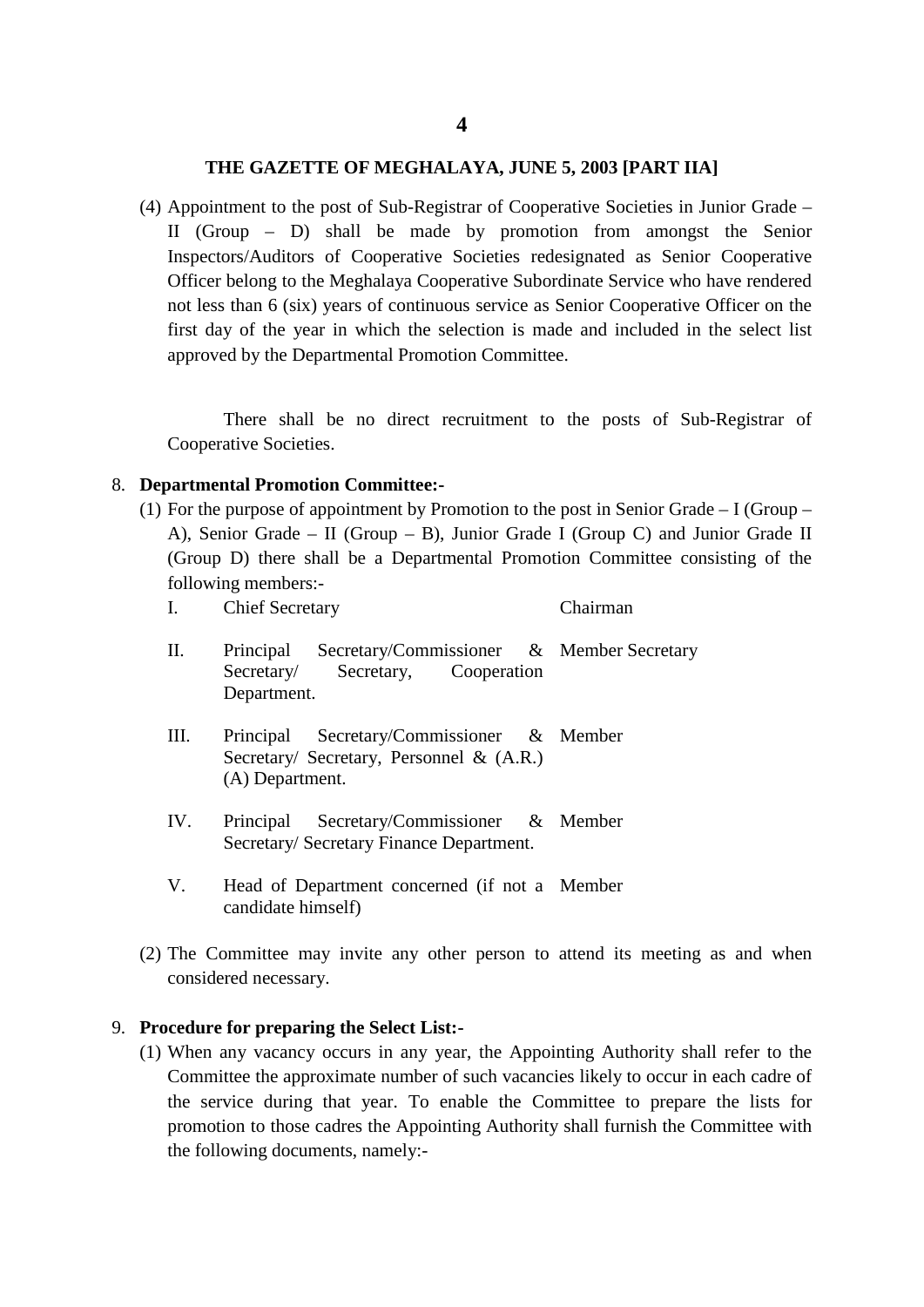(a) A list of the members of the Service drawn up in order of Seniority and consisting three times the number of vacancies referred to in this sub-rule I:

Provided that such restriction shall not apply in respect of post where the total number of eligible persons is less than three times the number of vacancies and in such a case the Committee shall consider all the eligible Officers.

- (b) The character rolls and service records of such members: And
- (c) Any other documents and information as may be considered necessary by the Appointing Authority or required by the Committee.
- (2) The Committee after examining the character rolls service records and other documents in respect of all such persons, shall prepare a list based on seniority with due regard to merit and suitability. The number of persons to be included in the list shall be according to the actual number of vacancies available at the particular grade. The list shall be forwarded by the Committee to the Appointing Authority.
- (3) The names of persons in the list shall be placed in order of preference for promotion. In every case where a Junior member is selected in preference to his Senior the Committee shall record in writing the reasons for doing so.
- (4) For the purpose of appointment by promotion under sub-rule (1), (2), (3) of Rule 7 the Appointing Authority shall consider the list prepared by the Committee along with the character rolls and service records and other documents in respect of each person in the list and unless be considers that any change is necessary he shall approve the list. If the Appointing Authority considers it necessary to make any change in the list received from the Committee he shall inform the Committee of the changes proposed and after taking into Account the comments, if any, of the Committee approve the list finally with or without modification as may in his opinion be just and proper.
- (5) The list as approved under sub-rule (4) shall from the Select List for the purpose of appointment by promotion under sub-rule (1), (2), and (3) of Rule 7.

#### 10. **Validity of the Select List:**

(1) The Select List shall remain in force for a period of one year unless its validity is extended with the approval of the Appointing Authority. Where the Select List has been finalised in consultation with the Commission the approval of the Commission shall be obtained: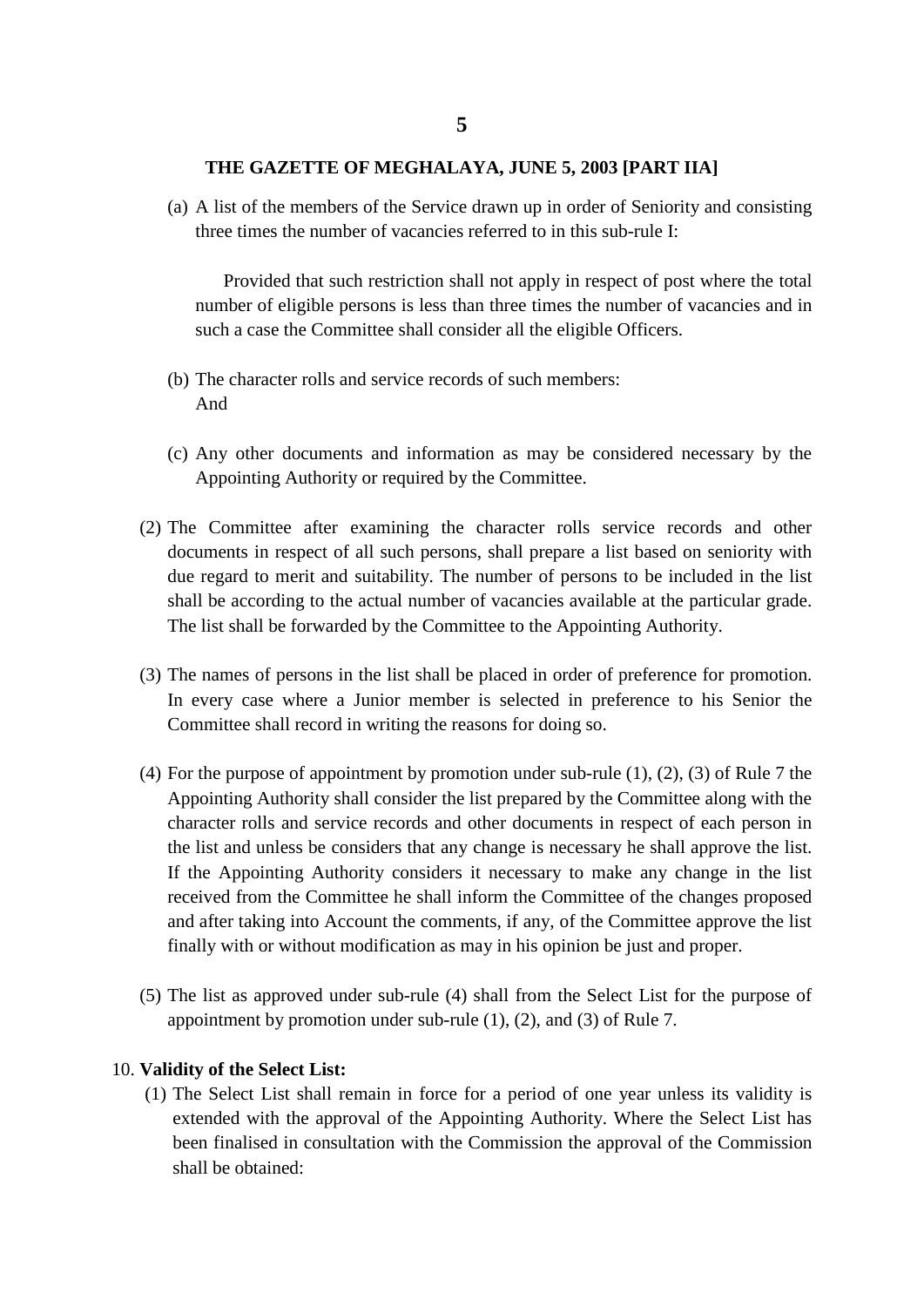Provided that such an extension shall not be for a total period exceeding six months:

Provided further that in the event of any great lapse in the conduct or performance of duties on the part of any person in the list, the Appointing Authority may, if he thinks fit, remove the name of such person from the list. Where the name of such person appears in the Select list, which has been finalised in consultation with the Commission, the Commission shall be consulted and the reason for removal of the names from the list shall be recorded in writing.

- (2) The Committee shall meet once in a year to review the Select List.
- 11. **Appointment under sub-rule** (1), (2), (3) and (4) of Rule 7 shall be made in the order in which the name of persons appear in the Select lists approved under sub-rule (4) of Rule 9.

#### 12. **Departmental Examination and Training:-**

- (1) Such persons referred to in sub-rule (a) of Rule 3 who have not passed all papers of the Departmental Examination prescribed for the service prior to allocation to the State of Meghalaya shall; within a period of two years from the date of commencement of these rules, appear and pass the Departmental Examination prescribed by the Appointing Authority and conducted by the Commission in the subjects in which he has not passed and shall successfully undergo, if he has not already done so, such training as the Appointing Authority may prescribe.
- (2) Such persons referred to in sub-rule (b) of Rule 3 who have not passed the Departmental Examination conducted by the Commission, and/or have not undergone the training prescribed from time to time shall, within a period of two years from the date of commencement of these rules, appear at and pass the papers of Departmental Examination and undergo successfully such prescribed training.

Provided that the Governor may for good and sufficient reason, and to be recorded in writing exempt any person from appearing the Departmental Examination referred to in this rule.

#### 13. **Seniority:-**

(1) The inter-se seniority of the members of the Service who originally belonged to and appointed by the Government of Assam before  $21<sup>st</sup>$  January, 1972 and who were allocated to the State of Meghalaya in accordance with the provisions of Section 64(1) of the North eastern Areas (Reorganisation) Act 1971 in the respective cadre shall be as it was in the corresponding cadre under the Government Assam prior to their allocation to the State of Meghalaya.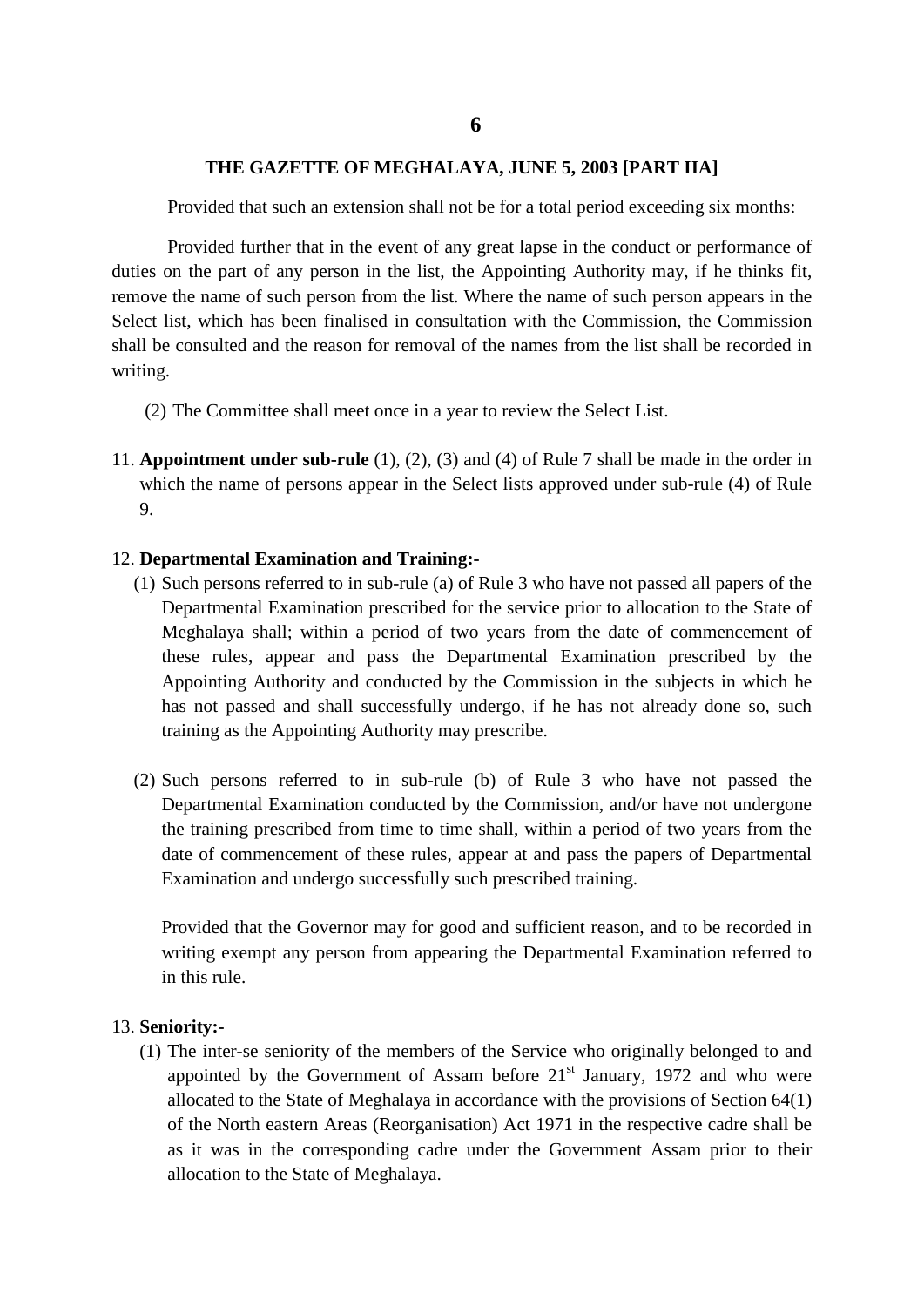- (2) Notwithstanding anything contained in sub-rule (1) the inter-se seniority of the members of the service appointed by the Government of Meghalaya on the recommendation of the Assam Public Service Commission during the period between  $2<sup>nd</sup>$  April, 1970 and  $20<sup>th</sup>$  January, 1972 (both days inclusive) vis-a-vis those appointed by the Government of Assam under the same recommendation and allocated to the State of Meghalaya in the respective cadre shall be determined in the order in which their names appear in the list prepared by the Assam Public Service Commission. Such members shall be junior to all members mentioned in sub-rule (1) in the respective cadre.
- (3) The inter-se seniority of the members of the service in any cadre appointed on or after 21<sup>st</sup> January, 1972 but before the commencement of these rules shall be in the order in which their names appeared in the respective lists prepared by the Commission or the Select list approved by the Appointing Authority or the Commission. Such members shall be junior to the members mentioned in sub-rules (1) and (2) in the respective cadres.
- (4) The inter-se seniority of the members of the service appointed to different cadres after the commencement of these rules shall be in the order in which their names appear in the list prepared under the Select lists approved under sub-rules (4) of Rule 10.

Provided that in any cadre a member of the service appointed by promotion shall be senior to a member appointed by direct recruitment where such appointment falls in the same year.

(5) If confirmation of any members of the service is delayed on account of his failure to qualify for such confirmation, he shall lose position in order of seniority in that cadre vis-a-vis such of his juniors as may be confirmed earlier than him. His original position in that particular cadre shall however, be restored on his confirmation subsequently.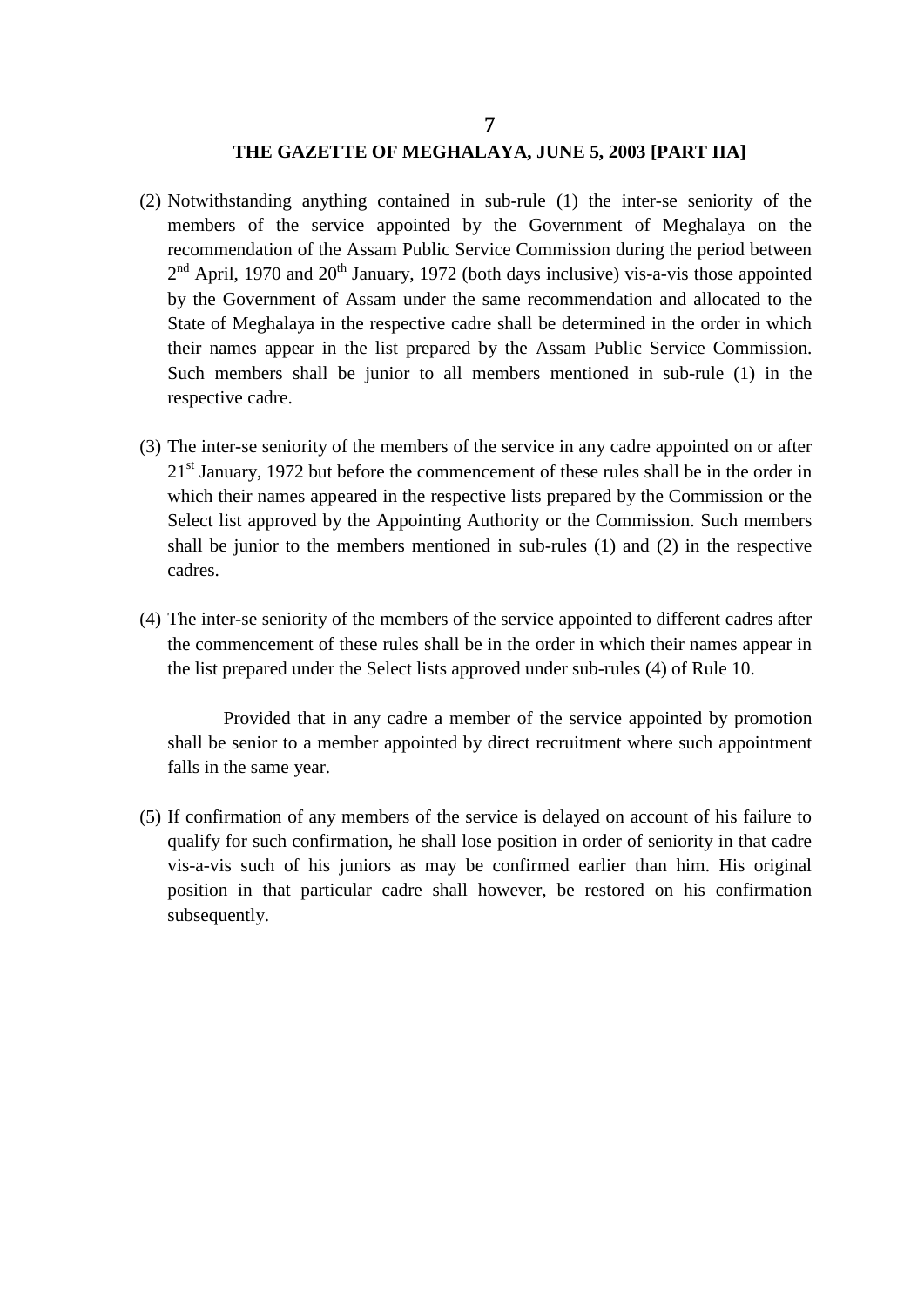# **SCHEDULE – I**

# **(Rule 6 (2))**

| Sl.<br>No.       | <b>Name of Posts.</b>                                                              | <b>Pay Scale</b>                                                                     |                | No. of Post.   |                | Mode of recruitment.                                                                                                                                                                                                                                                                                                                                                                                                                                      |
|------------------|------------------------------------------------------------------------------------|--------------------------------------------------------------------------------------|----------------|----------------|----------------|-----------------------------------------------------------------------------------------------------------------------------------------------------------------------------------------------------------------------------------------------------------------------------------------------------------------------------------------------------------------------------------------------------------------------------------------------------------|
|                  |                                                                                    |                                                                                      | Per            | <b>Tem</b>     | <b>Tota</b>    |                                                                                                                                                                                                                                                                                                                                                                                                                                                           |
|                  |                                                                                    |                                                                                      | man            | pora           | 1              |                                                                                                                                                                                                                                                                                                                                                                                                                                                           |
|                  |                                                                                    |                                                                                      | ent            | ry             |                |                                                                                                                                                                                                                                                                                                                                                                                                                                                           |
| 1.               | 2.                                                                                 | 3.                                                                                   | 4.             | 5.             | 6.             | 7.                                                                                                                                                                                                                                                                                                                                                                                                                                                        |
| $\overline{1}$ . | Joint Registrar of                                                                 | Rs. 10,000-                                                                          | $\overline{2}$ | -----          | $\overline{2}$ | promotion<br>By<br><b>of</b>                                                                                                                                                                                                                                                                                                                                                                                                                              |
|                  | Cooperative                                                                        | 300-11,800-                                                                          |                |                |                | <b>Officers from the rank</b>                                                                                                                                                                                                                                                                                                                                                                                                                             |
|                  | Societies.                                                                         | EB-325-                                                                              |                |                |                | of Deputy Registrar of                                                                                                                                                                                                                                                                                                                                                                                                                                    |
|                  |                                                                                    | 14,075/                                                                              |                |                |                | <b>Cooperative Societies.</b>                                                                                                                                                                                                                                                                                                                                                                                                                             |
|                  |                                                                                    | P.M.                                                                                 |                |                |                |                                                                                                                                                                                                                                                                                                                                                                                                                                                           |
| 2.               | Principal,                                                                         | $-do-$                                                                               | $\mathbf{1}$   |                | 1              | $-do-$                                                                                                                                                                                                                                                                                                                                                                                                                                                    |
|                  | Meghalaya<br>Cooperative                                                           |                                                                                      |                |                |                |                                                                                                                                                                                                                                                                                                                                                                                                                                                           |
|                  | <b>Training</b>                                                                    |                                                                                      |                |                |                |                                                                                                                                                                                                                                                                                                                                                                                                                                                           |
|                  | Institute.                                                                         |                                                                                      |                |                |                |                                                                                                                                                                                                                                                                                                                                                                                                                                                           |
| 3.               | Deputy Registrar                                                                   | 8750-<br>Rs.                                                                         | $\overline{2}$ | $\mathbf{1}$   | 3              | By<br>promotion<br>of                                                                                                                                                                                                                                                                                                                                                                                                                                     |
|                  | of<br>Cooperative                                                                  | 275-10,400-                                                                          |                |                |                | <b>Officers from the rank</b>                                                                                                                                                                                                                                                                                                                                                                                                                             |
|                  | Societies.                                                                         | EB-300-                                                                              |                |                |                | of Assistant Registrar                                                                                                                                                                                                                                                                                                                                                                                                                                    |
|                  |                                                                                    | $13,100/$ -                                                                          |                |                |                | Cooperative<br><b>of</b>                                                                                                                                                                                                                                                                                                                                                                                                                                  |
|                  |                                                                                    | P.M.                                                                                 |                |                |                | Societies.                                                                                                                                                                                                                                                                                                                                                                                                                                                |
| 4.               | <b>Assistant</b>                                                                   | 6850-<br>Rs.                                                                         | 8              | $\overline{2}$ | 10             | promotion<br>$\mathbf{B}\mathbf{y}$<br><b>of</b>                                                                                                                                                                                                                                                                                                                                                                                                          |
|                  |                                                                                    |                                                                                      |                |                |                |                                                                                                                                                                                                                                                                                                                                                                                                                                                           |
|                  |                                                                                    |                                                                                      |                |                |                |                                                                                                                                                                                                                                                                                                                                                                                                                                                           |
|                  |                                                                                    |                                                                                      |                |                |                |                                                                                                                                                                                                                                                                                                                                                                                                                                                           |
|                  |                                                                                    |                                                                                      |                |                |                |                                                                                                                                                                                                                                                                                                                                                                                                                                                           |
|                  |                                                                                    |                                                                                      |                |                |                |                                                                                                                                                                                                                                                                                                                                                                                                                                                           |
|                  |                                                                                    |                                                                                      |                |                |                |                                                                                                                                                                                                                                                                                                                                                                                                                                                           |
|                  |                                                                                    |                                                                                      |                |                |                |                                                                                                                                                                                                                                                                                                                                                                                                                                                           |
|                  | Societies.                                                                         | EB-240-                                                                              |                |                |                | <b>Senior</b>                                                                                                                                                                                                                                                                                                                                                                                                                                             |
|                  |                                                                                    | 9380-250-                                                                            |                |                |                | <b>Officer</b><br>who<br>have                                                                                                                                                                                                                                                                                                                                                                                                                             |
|                  |                                                                                    | 11,130/                                                                              |                |                |                | the<br>passed                                                                                                                                                                                                                                                                                                                                                                                                                                             |
|                  |                                                                                    | P.M.                                                                                 |                |                |                | <b>Departmental</b>                                                                                                                                                                                                                                                                                                                                                                                                                                       |
|                  |                                                                                    |                                                                                      |                |                |                |                                                                                                                                                                                                                                                                                                                                                                                                                                                           |
|                  |                                                                                    |                                                                                      |                |                |                |                                                                                                                                                                                                                                                                                                                                                                                                                                                           |
|                  |                                                                                    |                                                                                      |                |                |                |                                                                                                                                                                                                                                                                                                                                                                                                                                                           |
|                  |                                                                                    |                                                                                      |                |                |                |                                                                                                                                                                                                                                                                                                                                                                                                                                                           |
|                  |                                                                                    |                                                                                      |                |                |                |                                                                                                                                                                                                                                                                                                                                                                                                                                                           |
|                  |                                                                                    |                                                                                      |                |                |                |                                                                                                                                                                                                                                                                                                                                                                                                                                                           |
|                  |                                                                                    |                                                                                      |                |                |                |                                                                                                                                                                                                                                                                                                                                                                                                                                                           |
| 5.               | Registrar<br>of<br>Cooperative<br>Societies.<br>Sub-Registrar<br>of<br>Cooperative | 240-8290-<br>EB-250-<br>10,040-260-<br>11,600/-<br>P.M.<br>6350-<br>Rs.<br>225-7700- | 12             |                | 12             | <b>Officers from the rank</b><br>of Sub- Registrar of<br><b>Cooperative Societies</b><br>who have completed<br>more than 3 years of<br>service in the said post.<br>$\mathbf{B}\mathbf{y}$<br>promotion<br>of<br><b>Officers from the rank</b><br>Cooperative<br>Examination in all the<br>prescribed<br>subjects<br>and the Training to<br>which they have been<br>who have<br>deputed<br>completed more than 6<br>years of service in the<br>same post. |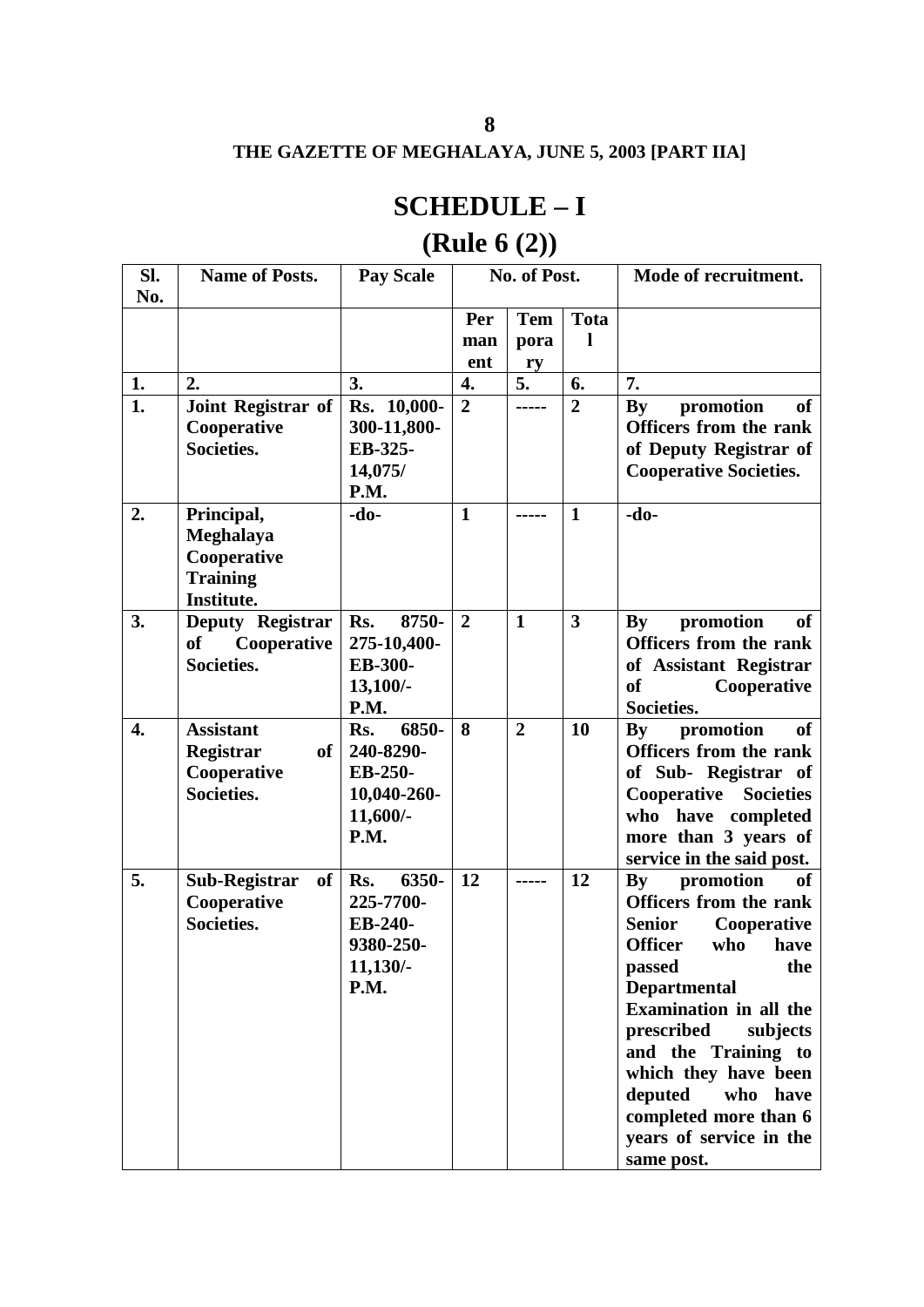#### **GOVERNMENT OF MEGHALAYA COOPERATION::DEPARTMENT NOTIFICATION.**

#### **No. COD. 92/74/377 Dated Shillong, the 16<sup>th</sup> May, 2003**

In exercise of the powers conferred by the proviso to Article 309 of the Constitution of India, the Governor of Meghalaya is pleased to make the following rules for regulating the recruitment and the conditions of service of persons appointed to the Meghalaya Cooperative Services namely:-

#### **THE MEGHALAYA COOPERATIVE SUBORDINATE SERVICE RULES.**

- 1. **Short title and commencement**
	- (1) These rules may be called the 'Meghalaya Cooperative Subordinat**e** Service Rules, 2003
	- (2) They shall come into force on the date of their notification in the Official Gazette.
- 2. **Definition**—In these Rules, unless there is anything repugnant in the subject or context:-
	- (a) "Appointing Authority" means the Registrar of Cooperative Societies Meghalaya;
	- (b) "Commission" means the Meghalaya Public Service Commission;
	- (c) "Committee" means either a Departmental Promotion Committee constituted under rule 8 or as the case may be, a Selection Committee under rule 10;
	- (d) "Government" means the Government of the State of Meghalaya.
	- (e) "Governor" means the Governor of Meghalaya;
	- (f) "Member of the Service" means a person appointed or deemed to have been appointed under these rules to any post in the Service;
	- (g) "Rules" means the Meghalaya Cooperative Subordinate Service Rules;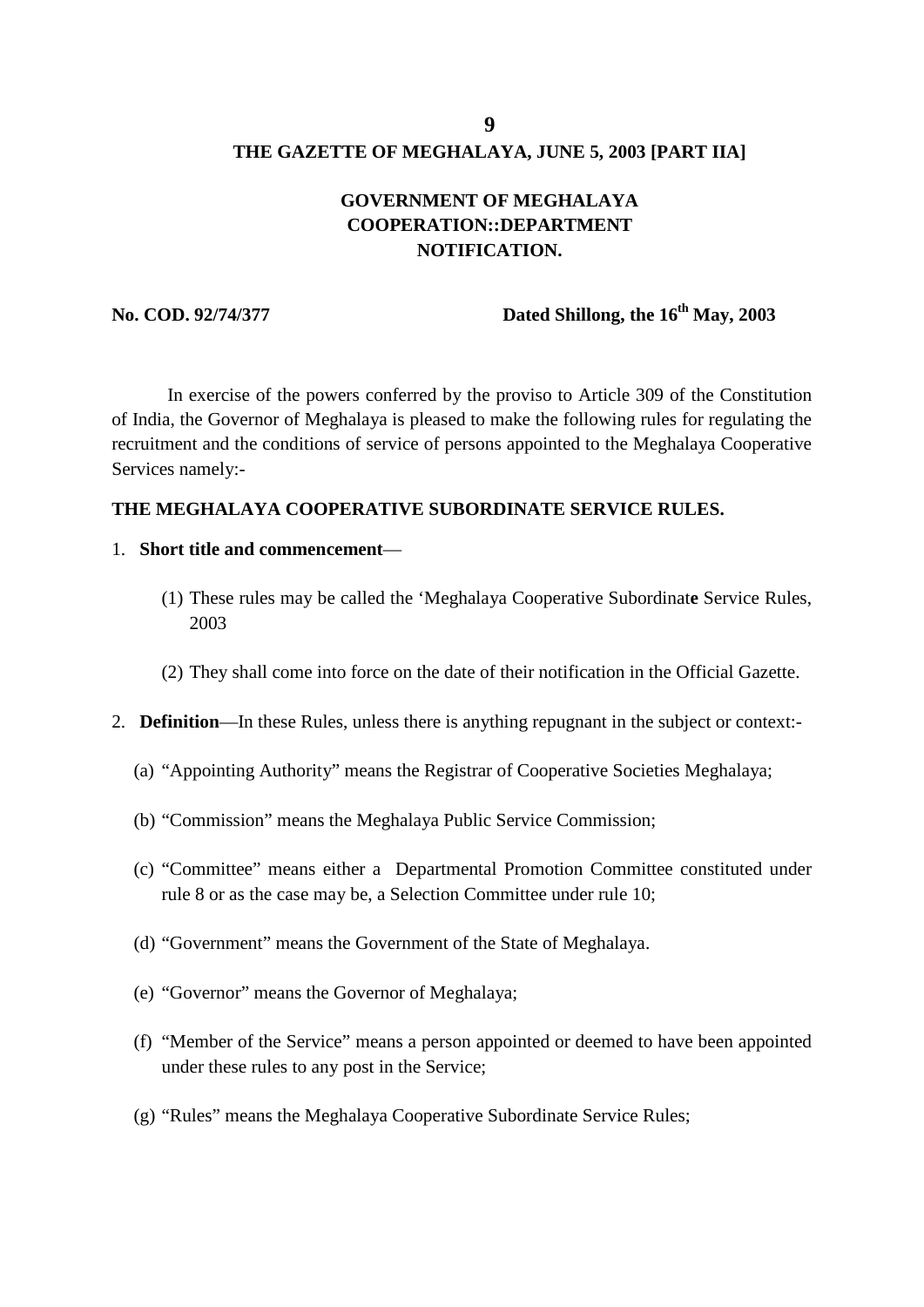- (h) "Service" means the Meghalaya Cooperative Subordinate Service constituted under these rules;
- (i) "Schedule" means the schedule appended to these rules; and
- (j) "Year" means a Calendar Year.
- 3. **Constitution of the Service**:- There shall be constituted a Service to be known as the Meghalaya Cooperative Service consisting of the following persons, namely:-
	- (a) Members person of the Assam Cooperative Subordinate Service who are allocated to the State of Meghalaya in accordance with the provisions of Section 64 (1) of the North Eastern Areas (Re-Organisation) Act, 1971;
	- (b) Persons appointed to different posts in the Service on or after 21. 1. 72 but before the commencement of these rules; and
	- (c) Persons appointed to posts in the Service in accordance with the provisions of these rules.

#### 4. **Composition of the Service:-**

- (1) The Service shall at the commencement of these rules consist of the following grades and posts—
	- (a) Grade  $-I -$ (b) Grade –  $II$  – Senior Cooperative Inspector and Senior Cooperative Auditor; re-designated as Senior Cooperative Officer. Junior Cooperative Inspector and Junior Cooperative Auditor; re-designated as Junior Cooperative Officer.
- (2) Each of the categories of posts in clauses (a), (b) of sub-rule (1) shall form an independent cadre and members of any cadre shall have no claim for appointment to a higher cadre except in accordance with the provisions of these rules.
- 5. **Status: -** The status of members of the service holding posts in Grade I shall be Class II Gazetted and those posts in Grade II shall be Class III Non-Gazetted.

#### 6. **Strength of the Service:-**

(1) The strength and composition of the service shall be such as may be determined by the Appointing Authority from time to time, determine.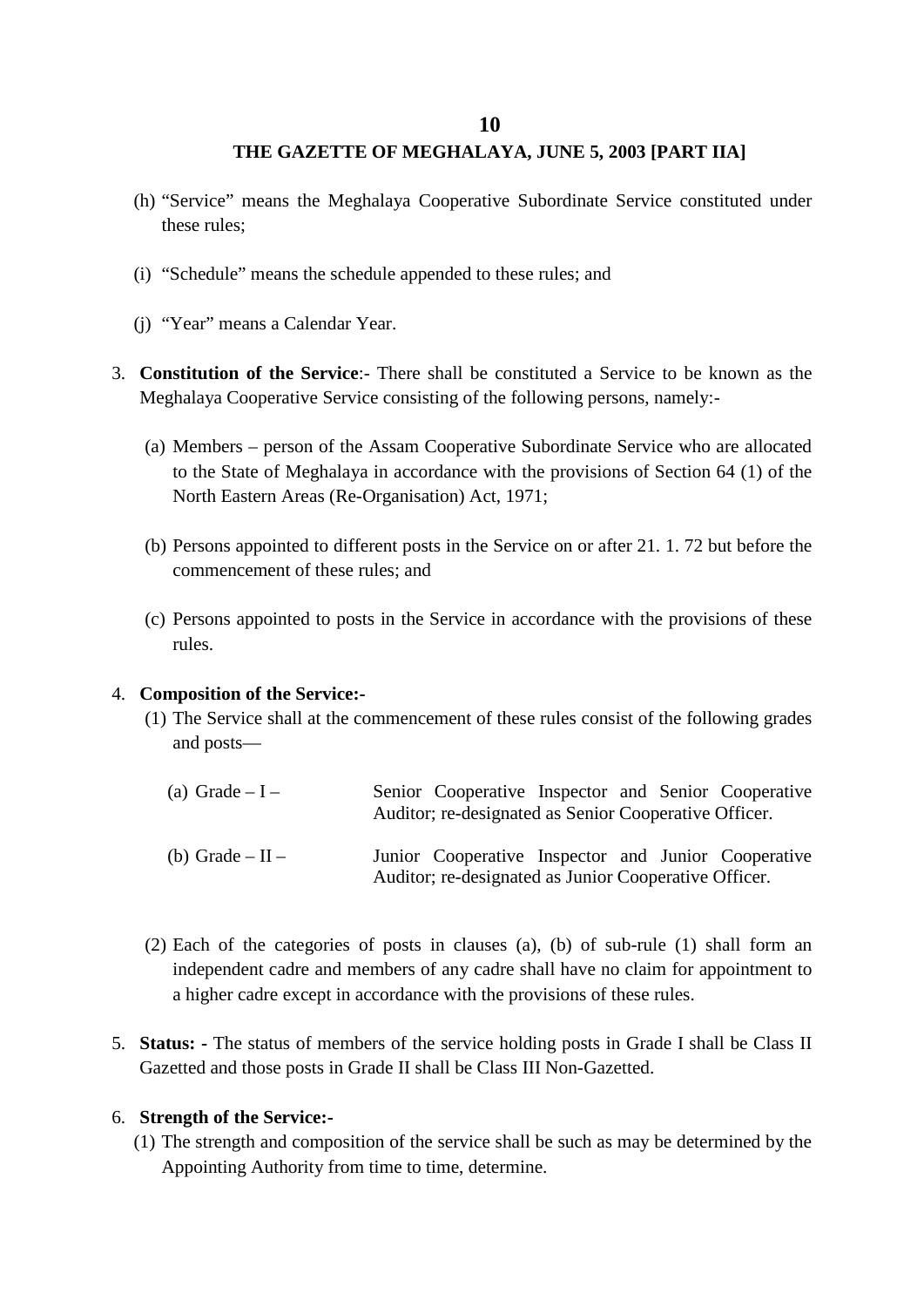(2) At the commencement of these rules the strength of the service and post therein shall be as shown in Schedule I.

#### 7. **Method of Recruitment:-**

(1) Appointment to any post in the Grade I shall be made exclusively by Promotion from amongst the members of the service holding post in Grade II and included in the select list approved under Sub-rule (5) of Rule 9.

Provided that no member of the service shall be eligible for consideration for promotion unless he has rendered not less than 6 (six) years of continuous service in the Grade II on the first day of the year in which the selection is made.

- (2) Appointment to any post in the Grade II shall be made in the following manner, namely:-
	- (a) Thirteen percent (13%) by selection from amongst the incumbents having at least 5 (five) years of continuous service as Upper Division Assistant in the Office of the Registrar of Cooperative Societies Meghalaya who have fulfilled the qualification, experience and conditions laid down in Rule 10 and included in the select list approved under sub-rule (4) of Rule 11.
	- (b) Twelve percent (12%) by selection from amongst the eligible persons serving as U.D. Asstt. under the respective District and Sub-Divisional Offices of the Department i.e. Office of the Assistant Registrar of Cooperative Societies and the Office of the Sub-Registrar of Cooperative Societies who have fulfilled the qualification, experience and conditions laid down in Rule 10 and included in the select list approved under sub-rule (4) of Rule 11.
	- (c) Seventy five percent (75%) by direct recruitment on the result of the examination conducted by the Commission.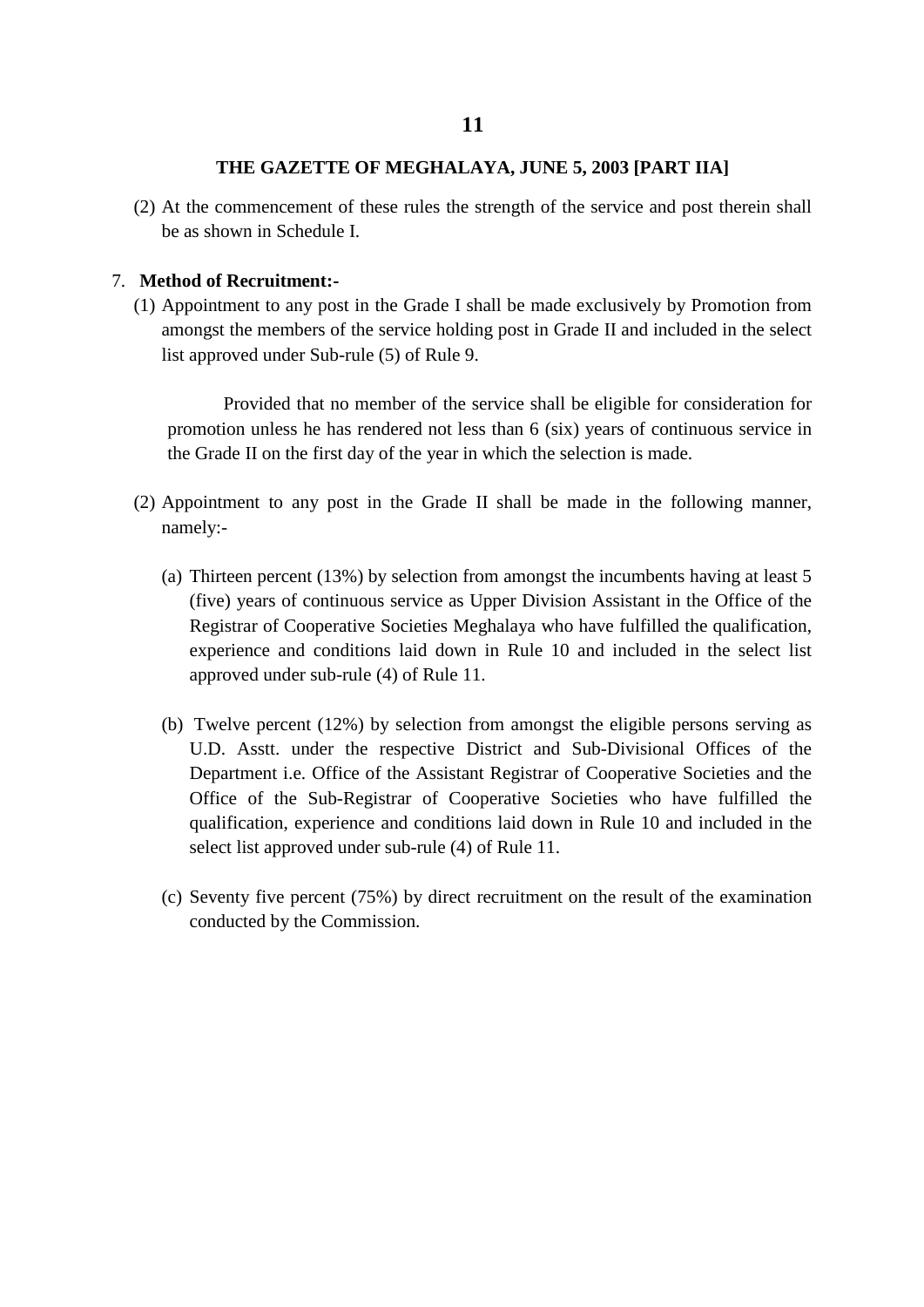#### 8. **Departmental Promotion Committee:-**

(1) For the purpose of appointment by promotion under sub-rule (1) of Rule 7 there shall be a Departmental Promotion Committee consisting of the following members, namely:-

|    | 1. Registrar of Cooperative Societies                    | Chairman                |  |  |  |  |
|----|----------------------------------------------------------|-------------------------|--|--|--|--|
|    | 2. Joint Registrar of Cooperative Societies              | <b>Member Secretary</b> |  |  |  |  |
|    | 3. Representative of Finance Deptt.                      | Member                  |  |  |  |  |
| 4. | Representative of Personnel & A.R. Member<br>Department. |                         |  |  |  |  |

(2) The Committee may invite any other person to attend its meeting as and when considered necessary.

#### 9. **Procedure for preparing the Select List:-**

- (1) At the beginning of each year, the Appointing Authority shall refer to the Committee the approximate number of such vacancies likely to occur in each cadre of the service during that year. To enable the Committee to prepare the select list for promotion to those cadres, the Appointing Authority shall furnish the Committee with the following documents, namely:-
	- (a) List of the members of the Service drawn up in order of seniority and consisting three times the number of vacancies referred to in this sub-rule (1),

Provided that such restriction shall not apply in respect of posts where the total number of eligible persons is less than three times the number of vacancies and in such a case the Committee shall consider all the eligible Officers.

- (b) The Character Rolls and Service Records of such members: and
- (c) Any other documents and information as may be considered necessary by the Appointing Authority or required by the Committee.
- (2) The Committee after examining the character rolls, service records and other documents in respect of all such persons, shall prepare a list based on individual merit and suitability with due regard to seniority. The number of persons to be included in the list shall be, according to the actual number of vacancies available at the particular grade. The list shall be forwarded by the Committee to the Appointing Authority.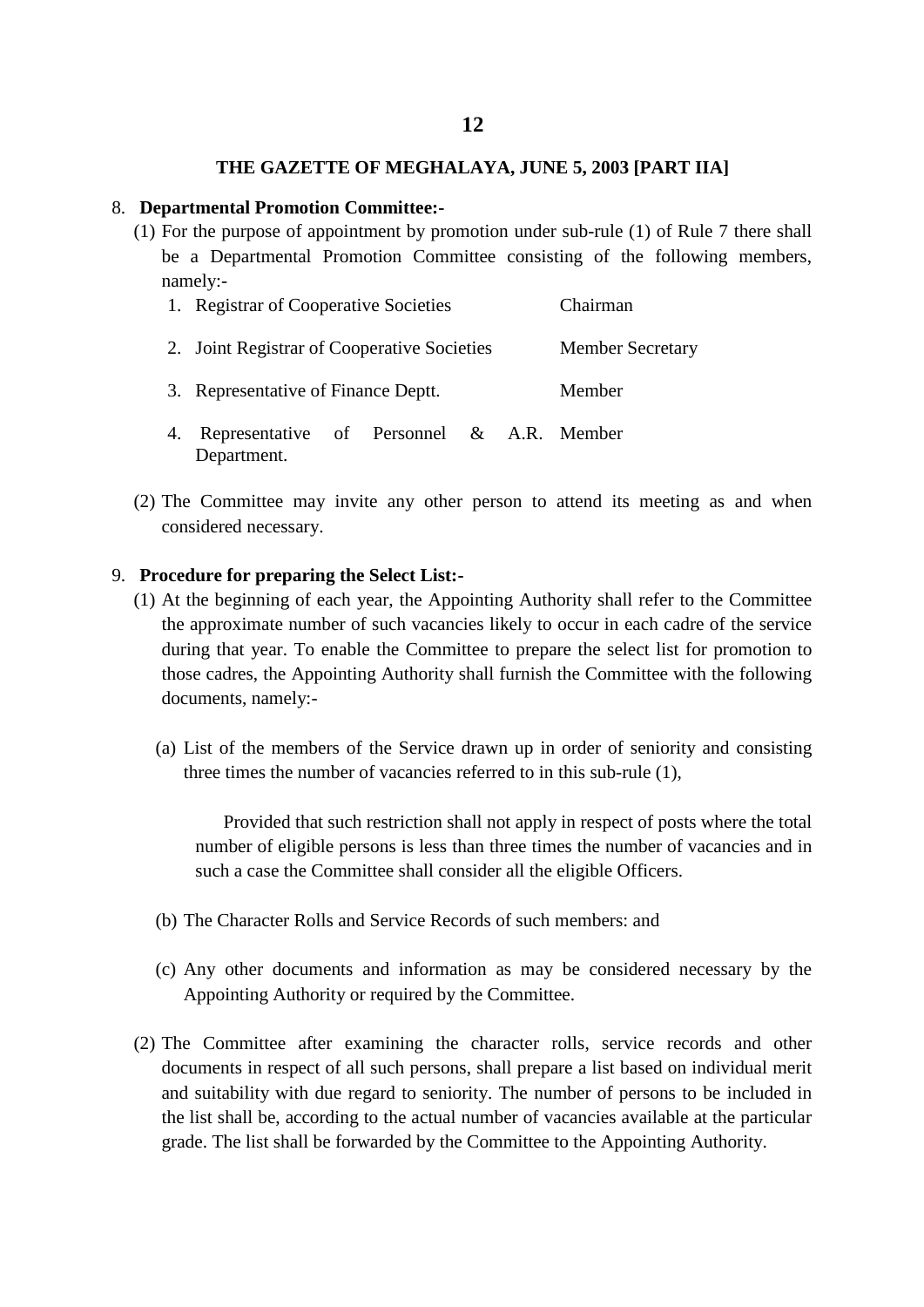- (3) The names of persons in the list shall be placed in order of preference for promotion. In every case where a junior member is selected in preference to his seniors the Committee shall record in writing the reasons for doing so.
- (4) For the purpose of appointment by promotion under sub-rule (1) of Rule 7 the Appointing Authority shall consider the list prepared by the Committee along with the character rolls, service records and other documents in respect of each person in the list and unless he considers that any change is necessary he shall approve the list. If the Appointing Authority considers it necessary to make any change in the list, received from the Committee he shall inform the Committee of the changes proposed and after taking into Accounts the comments, if any, of the Committee approve the list finally with or without modification as may in his opinion be just and proper.
- (5) The list as approved under sub-rule (4) shall from the Select List for the purpose of appointment by promotion under sub-rule (1) of Rule 7.

#### 10. **Recruitment by Selection:-**

(1) For the purpose of appointment by Selection under clause (a) and (b) of Sub-rule (2) of Rule 7 there shall be a Selection Committee consisting of the following members, namely:-

| 1) Principal Secretary/Commissioner & Secretary/<br>Secretary Cooperation Department. | - Chairman         |  |  |  |          |
|---------------------------------------------------------------------------------------|--------------------|--|--|--|----------|
| 2) Representative of Personnel & A.R.<br>Department.                                  |                    |  |  |  | - Member |
| 3) Registrar of Cooperative Societies                                                 | - Member Secretary |  |  |  |          |

- (2) The Committee may invite any other person to attend its meeting as and when considered necessary.
- (3) The Registrar of Cooperative Societies shall recommend cases of persons serving in the Directorate of Cooperative Societies and shall also call upon the District Heads of Offices of Cooperative Societies to recommend cases of persons serving under them for consideration for appointment by Selection under clause (a) and (b) of sub-rule (2) of Rule 7 shall be made on the basis of seniority-cum-merit. The persons to be considered for recommendation should fulfil the following conditions, namely:-
	- (a) Who are of outstanding merit and ability;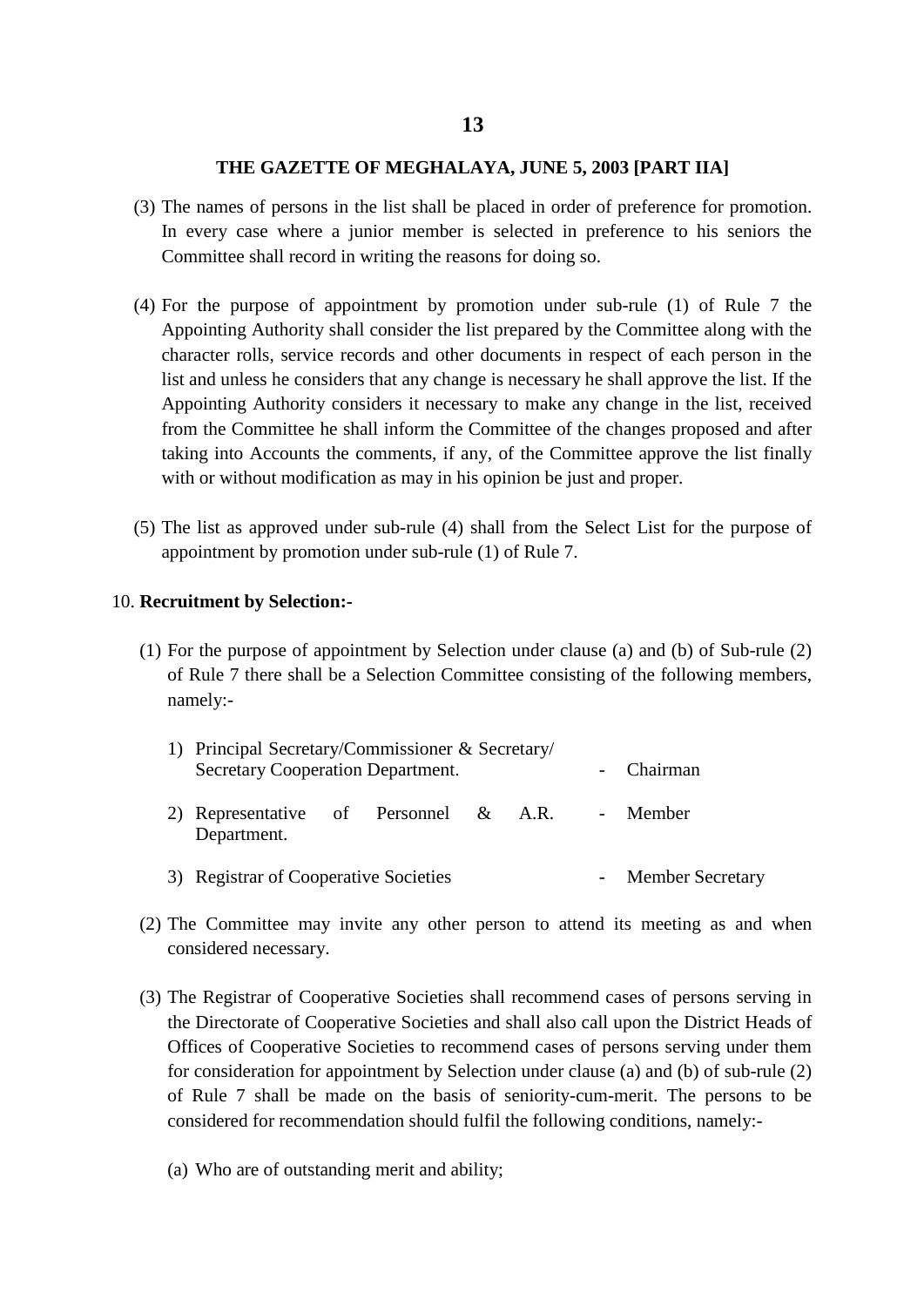- (b) Must have completed not less than eight years of continuous service in a post carrying the pay scale of Rs. 3975/- to Rs. 6655/- p.m. and above on the  $1<sup>st</sup>$  day of the year in which the selection is made.
- (c) Must be Bachelor in Arts/Science or Commerce of any recognised University.
- (4) The Registrar of Cooperative Societies shall refer the cases of persons recommended under sub-rule (3) above to the Selection Committee and shall forward to the Selection Committee the character rolls and service particulars of such persons and any other documents as may be required by the Selection Committee and shall also indicate separately the approximate number of vacancies to be filled up by Selection.
- (5) The Selection Committee shall, after initial scrutiny, of the recommendations, the character rolls and the service particulars call such persons as it may consider primafacie suitable for interview and thereafter prepare a list of such persons who in its opinion are suitable for appointment to the post in order of preference which shall be determined in accordance with the general suitability of such persons in the filed of Cooperation.

Provided that no such persons shall be recommended under sub-rule (3) nor shall the Selection Committee select any such persons unless the Registrar and or the Selection Committee as the case may be, is further satisfied that—

- (a) He has an aptitude for working in rural areas and is fit for strenuous touring;
- (b) His service can be more profitably utilised by appointment to the post.
- (c) The number of persons to be included in the list shall be as laid down in Part III of the Instruction appended to the Meghalaya Public Commission (Limitation of Functions) Regulations, 1972. The list shall be forwarded by the Committee to the Appointing Authority.

#### 11. **Consultation with the Commission:-**

- (1) The Appointing Authority shall forward the list prepared under Rule 10 to the Commission along with the character rolls, service records and other documents in respect of each person in the list together with his comments, if any.
- (2) The Commission shall consider the list and documents referred to in sub-rule (1) and such other documents as it may have called for and unless it considers that any change is necessary, approve the list.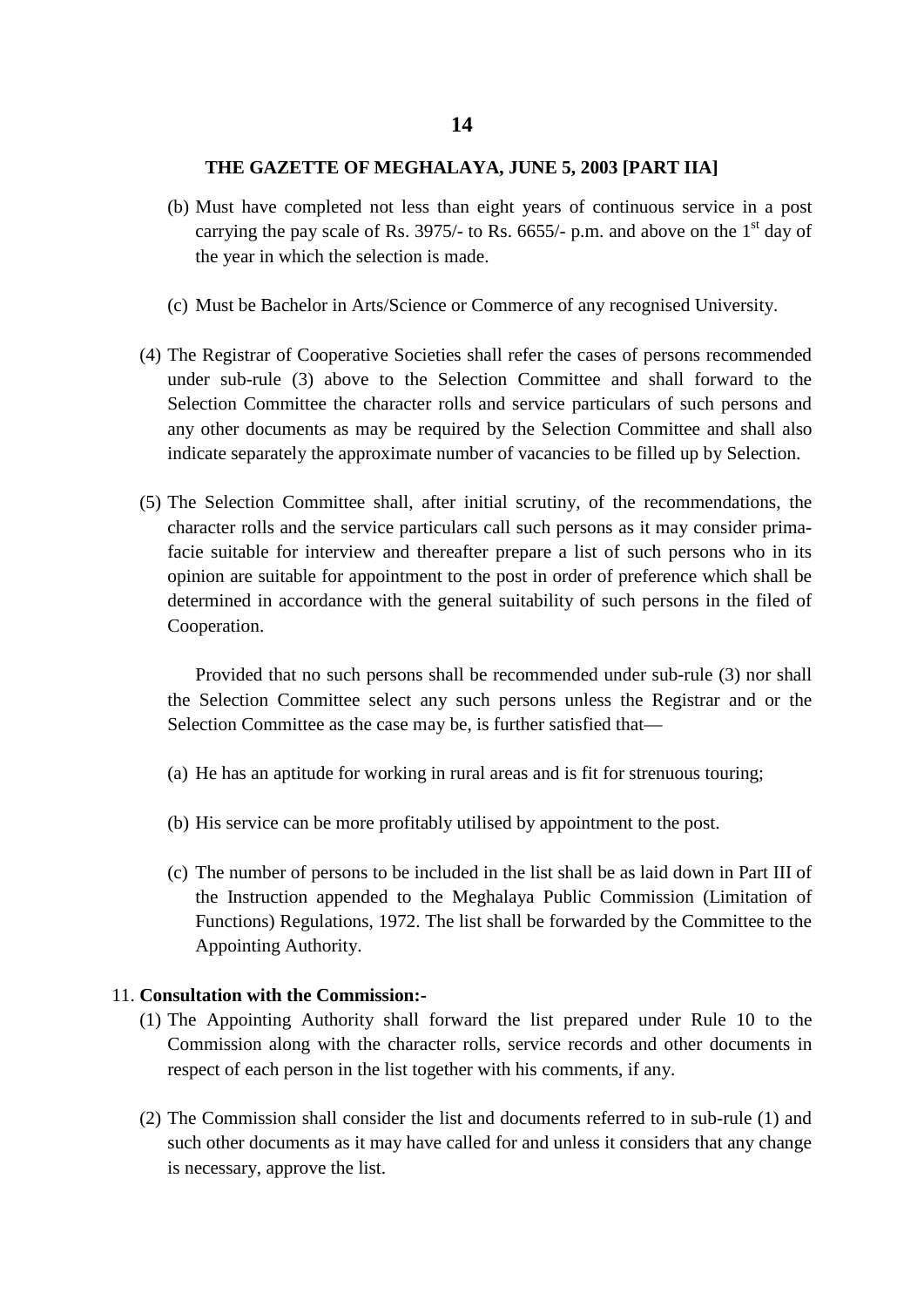- (3) If the Commission considers it necessary to make any change in the list received from the Appointing Authority it shall inform him of the changes proposed and after taking into account the comments, if any, of the Appointing Authority approve the said list with or without modification as in its opinion to be just and proper.
- (4) The list as approved by the Commission either under sub-rule (2) or sub-rule (3) shall when finally approved by the Appointing Authority form the Select List for the purpose of appointment under clause (a) and (b) of sub-rule (2) of Rule 7.

#### 12. **Validity of the Select List: -**

(1) The Select List shall remain in force for a period of one year, unless its validity is extended with the approval of the Appointing Authority. Where the Select List has been finalised in consultation with the Commission the approval of the Commission shall be obtained:

Provided that such an extension shall not be for a total period exceeding six months:

Provided further that in the event of any great lapse in the conduct or performance of duties on the part of any person in the Select List, the Appointing Authority may, if he thinks fit, remove the name of such person from the select list and the reason for doing so shall be recorded in writing.

(2) The Committee shall meet once in a year to review the Select List.

#### 13. **Direct Recruitment:-**

- (1) Examination for direct recruitment under clause (c) sub-rule (2) of Rule 7 shall be held at such intervals as the Appointing Authority may, in consultation with the Commission from time to time, determine. The Date and the place for conducting the examination shall be fixed by the Commission.
- (2) The examination shall be conducted by the Commission in accordance with such syllabus as the Appointing Authority may, from time to time, make in consultation with the Commission.
- (3) Of the number of vacancies to be filled up on the result of each examination there shall be reservation in favour of candidates belonging to Scheduled Castes and Scheduled Tribes to the extent and subject to the conditions as the Governor may, from time to time, prescribe.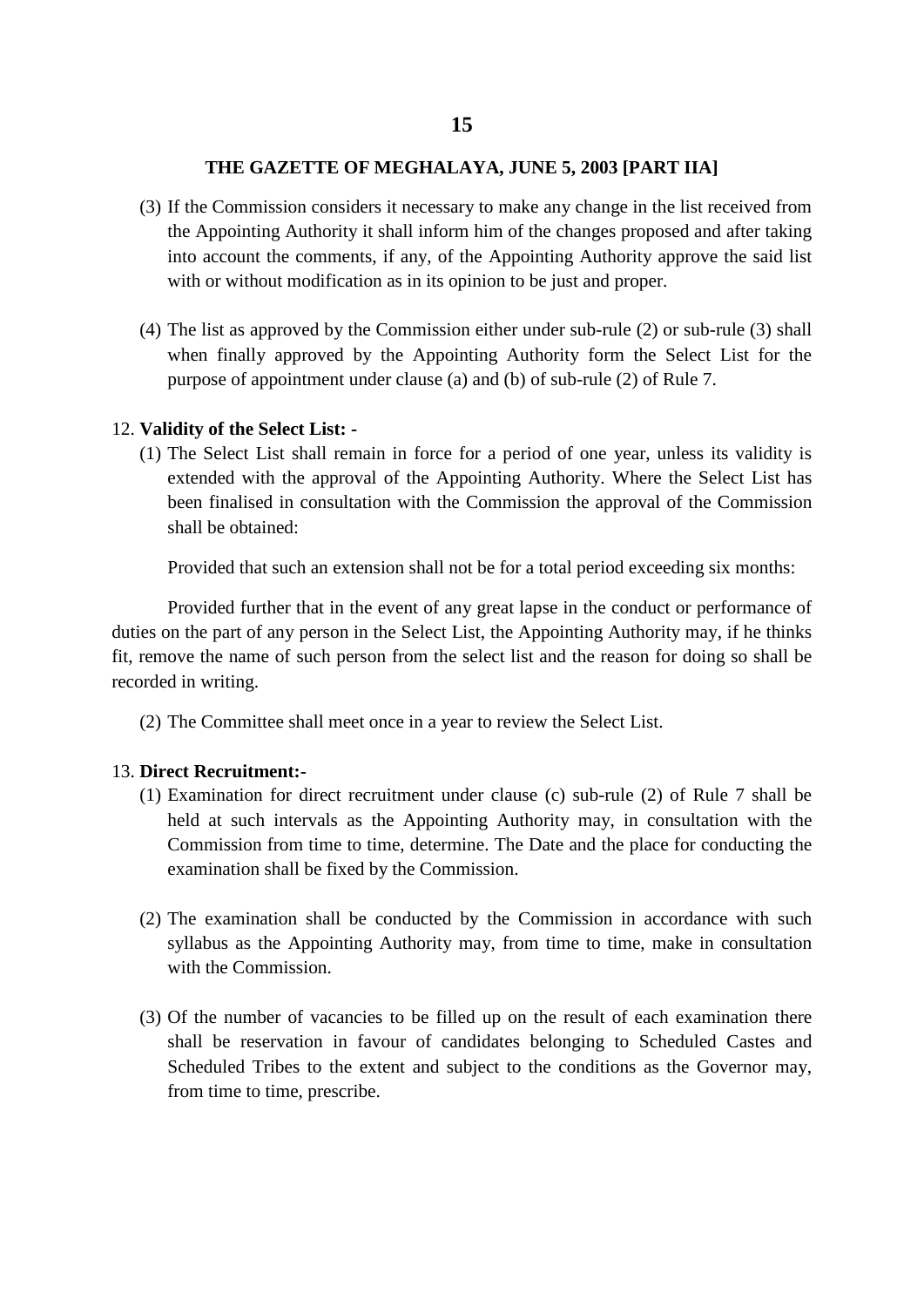(4) The inclusion of a candidate's name in the list confer no right to appointment unless the Appointing Authority is satisfied, after such enquiry as may be considered necessary that the candidate is suitable in all respect for appointment to the post and appointment to any post in the service is subject to availability of vacancy.

#### 14. **Conditions of eligibility for appearing at the Examination:-**

- (1) In order to be eligible to compete at the examination for direct recruitment, a candidate must satisfy the following conditions, namely:-
	- (a) He must be a citizen of India.
	- (b) He must have attained the age of 18 years and must not have exceeded the age of 27 years on the first day of the year in which the advertisement for the post is made.

Provided that in the case of candidate belonging to Schedule Castes and Scheduled Tribes the upper age limit will be subject to any relaxation made by Government from time to time.

- (c) **Educational Qualification**:- He must hold a Bachelor's Degree from any recognised University.
- 15. Disqualification for appointing to posts in the Service:-
	- (1) No person shall be appointed who, after such medical examination as the Appointing Authority may prescribe, is not found to be in good mental or bodily health and free from any physical defect or infirmity which may render him unfit in the discharge of his duties.
	- (2) No person shall be appointed to a post in the service who has been convicted for any offence involving moral turpitude.
	- (3) No person who has more than one spouse living shall be eligible for appointment to posts in the service.

Provided that the Appointing Authority may, if he is satisfied that there are special grounds for doing so, exempt any person from the operation of this sub-rule.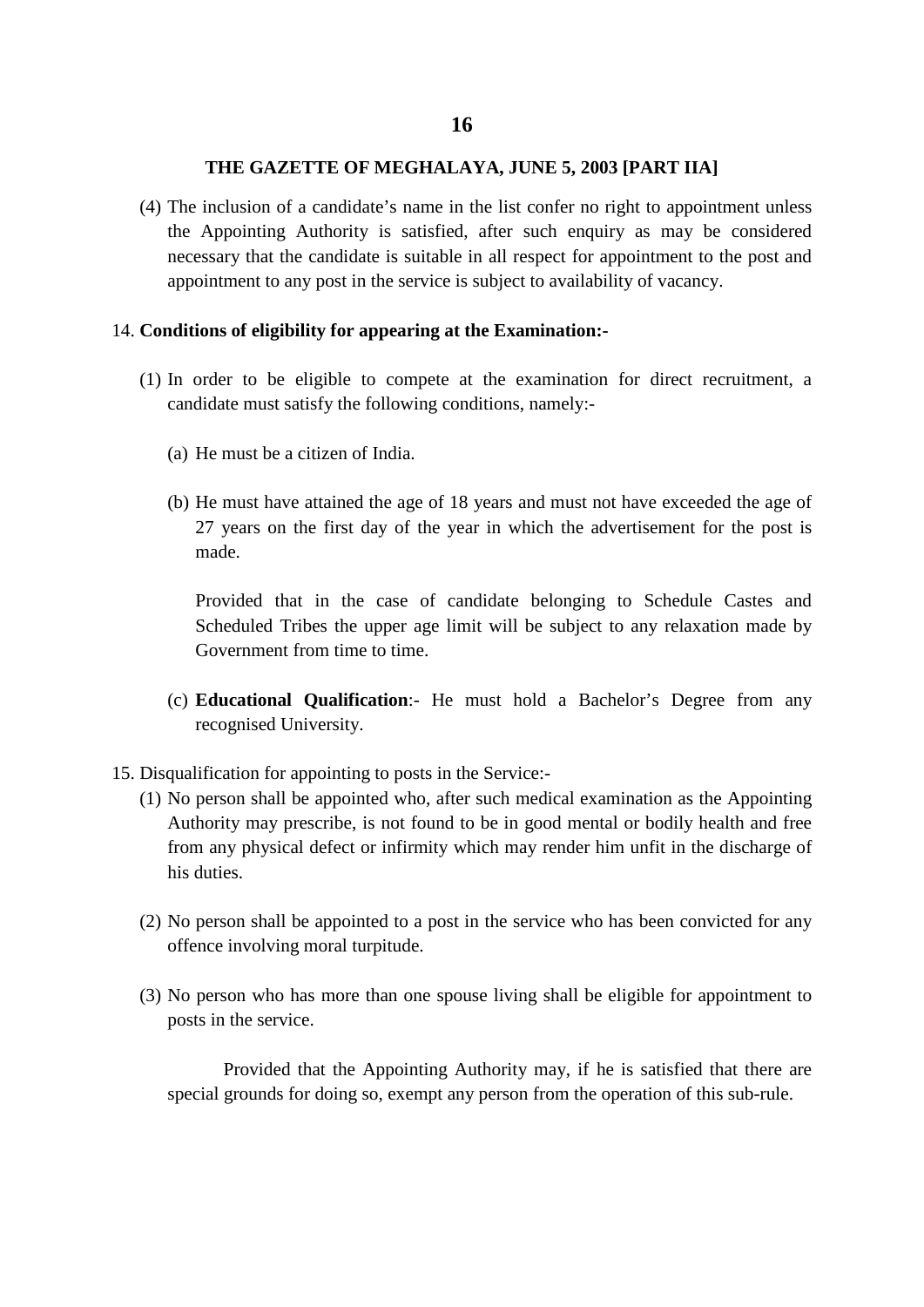(4) No person who attempts to enlist support for his candidate either directly or indirectly by any recommendation either written or oral or by any other means, shall be appointed to posts in the service.

#### 16. **Appointment to posts in the service:-**

- (1) Appointment to any post in the service under Rule 7 shall be made by the Appointing Authority.
- (2) Subject to the provisions of sub-rule (3) and (5) of Rule 13, appointment under clause (b) of sub-rule (2) of Rule 7 shall in the order in which the names of candidates appear in the merit list forwarded by the MPSC under sub-rule (4) of Rule 13.
- (3) A person appointed by direct recruitment shall joint within fifteen days from the date of receipt of the order of appointment, failing which, and unless the Appointing Authority extend the period of joining which shall not in any case exceed three months, the appointment shall be cancelled.
- (4) Appointment under sub-rule (1) and clause (a) and (b) of sub-rule (2) of Rule 7 shall be made in order in which the names of candidates appear in the Select Lists approved under sub-rule (5) of Rule 9 or under sub-rule (4) of Rule 11.
- 17. **Probation:** Every person appointed to posts in the service under sub-rule (2) of Rule 7 shall be on probation for a period of 2 (two) years.

Provided that the period of probation may for good and sufficient reasons be extended by the Appointing Authority in any individual case by a period not exceeding two years.

Provided further that where a person appointed to posts in the service could not be placed under probation for want of a permanent vacancy any period which he has rendered in a temporary capacity may, having regard to his performance, be counted towards the period of probation.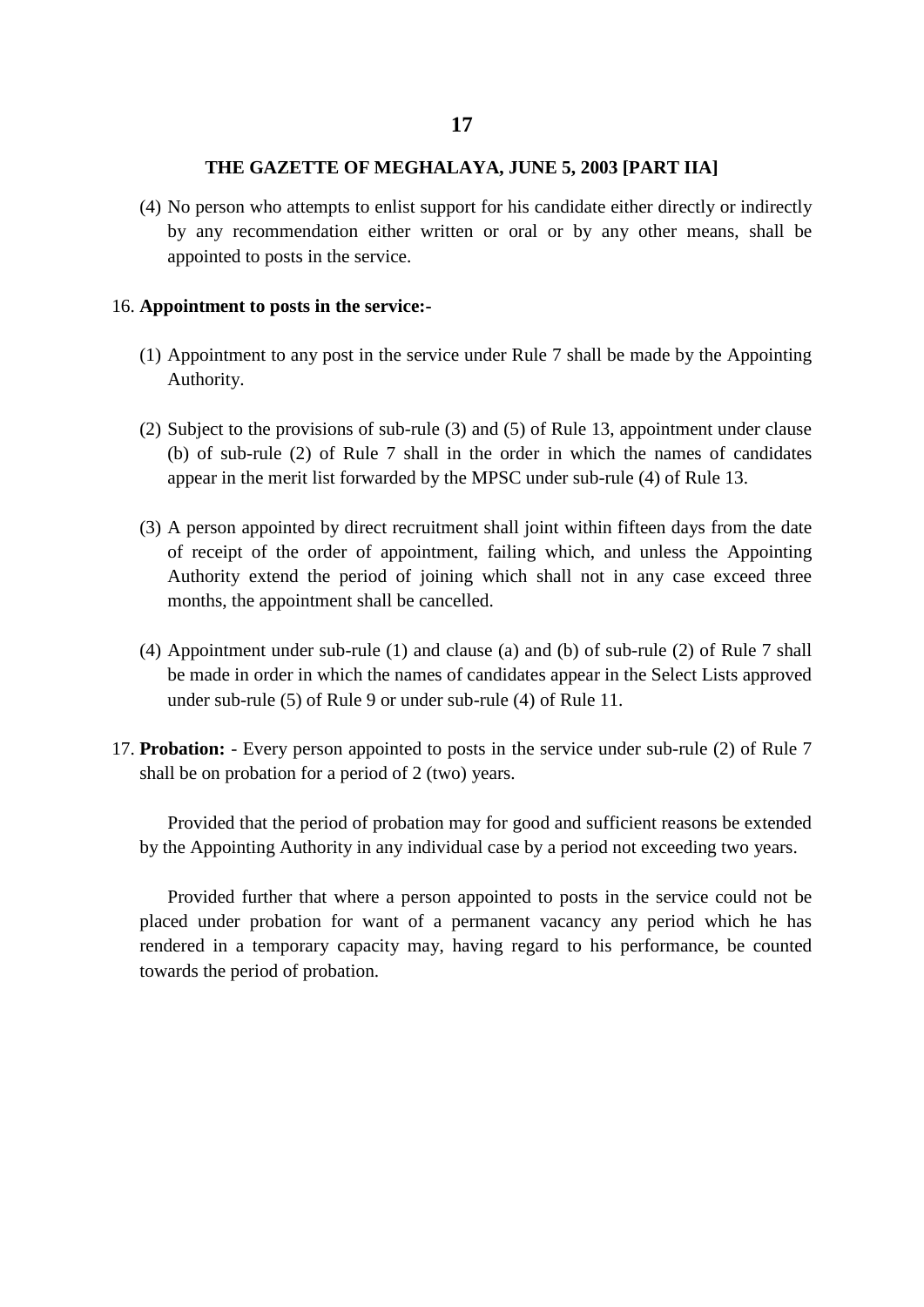#### 18. **Departmental Examination and training:-**

- (1) Such persons referred to in sub-rule (a) of Rule 3 who have not passed all the papers of the Departmental Examination prescribed for the prior to allocation to the State of Meghalaya shall, within a period of 2 years from the date of commencement of these rules, appear at and pass the Departmental Examination prescribed by the Appointing Authority and conducted by the Commission in the subjects in which he has not passed and shall successfully undergo, if he has not already done so, such training as the Appointing Authority may prescribe.
- (2) Such persons referred to in sub-rule (b) of Rule 3 who have not passed the Departmental Examination conducted by the Commission, and / or have not undergone the training prescribed from time to time by the Appointing Authority shall, within a period of two years from the date of commencement of these rules, appear at and pass all the papers of the Departmental Examination and undergo successfully such training.
- (3) Every person appointed to posts in the service after commencement of these rules shall, during the period of probation, pass the prescribed Departmental Examination conducted by the Commission and complete successfully such training as may be prescribed by the Appointing Authority.
- 19. **Discharge or Reversion of a Probationer:-** A Probationer shall be liable to be discharged from the post or as the case may be, reverted to the permanent post on which he holds a lien or would have held a lien had it not been suspended under the Rules applicable to him prior to his appointment to the post, if:-
	- (a) He fails to make sufficient use of the opportunity given during the training or otherwise fail to give satisfy performance during the period of probation, or
	- (b) He fails to pass the Department Examination unless the Appointing Authority permits him to sit for re-examination in the subject or subjects in which he failed; or
	- (c) On any information received relating to his nationality, age, health, character and antecedents, the Appointing Authority is satisfied that the probationer is negligible or otherwise unfit for being a member of the Service.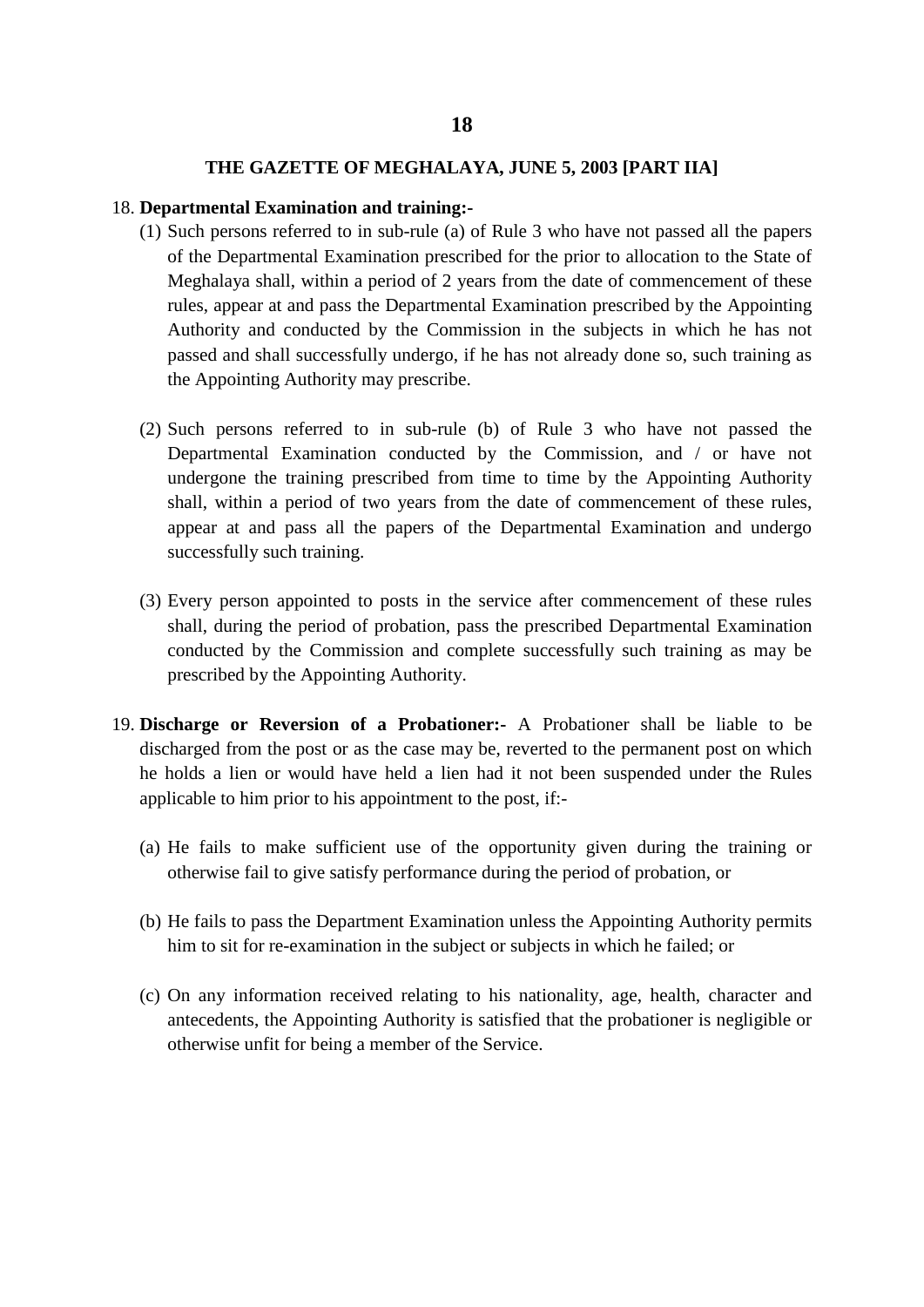#### 20. **Seniority:-**

- (1) The inter-se seniority of the members of the service who originally belonged to and appointed by the Government of Assam before  $21<sup>st</sup>$  January 1972 and who were allocated to the State of Meghalaya in accordance with the provisions of Section 64 (1) of the North Eastern Areas (Re-organisation) Act, 1971 in the respective cadre shall be as it was in the corresponding cadre under the Government of Assam prior to their allocation to the State of Meghalaya.
- (2) Notwithstanding anything contained in sub-rule (1) the inter-se seniority of the members of the service appointed by the Government of Meghalaya on the recommendation of the Assam Public Service Commission during the period between  $2<sup>nd</sup>$  April 1970 and  $20<sup>th</sup>$  January 1972 (both days inclusive) vis-a-vis those appointed by the Government of Assam under the same recommendation and allocated to the State of Meghalaya in the respective cadre shall be determined in the order in which their names appear in the list prepared by the Assam Public Service Commission. Such members shall be junior to all the members mentioned in sub-rule (1) in the respective cadre.
- (3) The inter-se seniority of the members of the service in any cadre appointed on or after 21<sup>st</sup> January 1972 but before the commencement of these rules, shall be in the order in which their names appeared in the respective lists prepared by the Commission or the Select lists approved by the Appointing Authority. Such members of the service shall be junior to the members mentioned in sub-rule (1) and (2) in the respective cadres.
- (4) The inter-se seniority of the members of the service appointed to different cadres after the commencement of these Rules shall be in the order in which their names appear in the merit list prepared under sub-rule (4) of Rule 13 or in the Select List approved under sub-rule (5) of Rule 9 or under sub-rule (4) of Rule 11.

Provided that a member of the service appointed by Selection shall be senior to members appointed by direct recruitment where such selection falls in the same year.

(5) If confirmation of any member of the service is delayed on account of his failure to qualify for such confirmation, he shall lose his position in order of seniority in that cadre vis-a-vis such of his juniors as may be confirmed earlier than him. His original position in that particular cadre shall, however, be restored on his confirmation subsequently.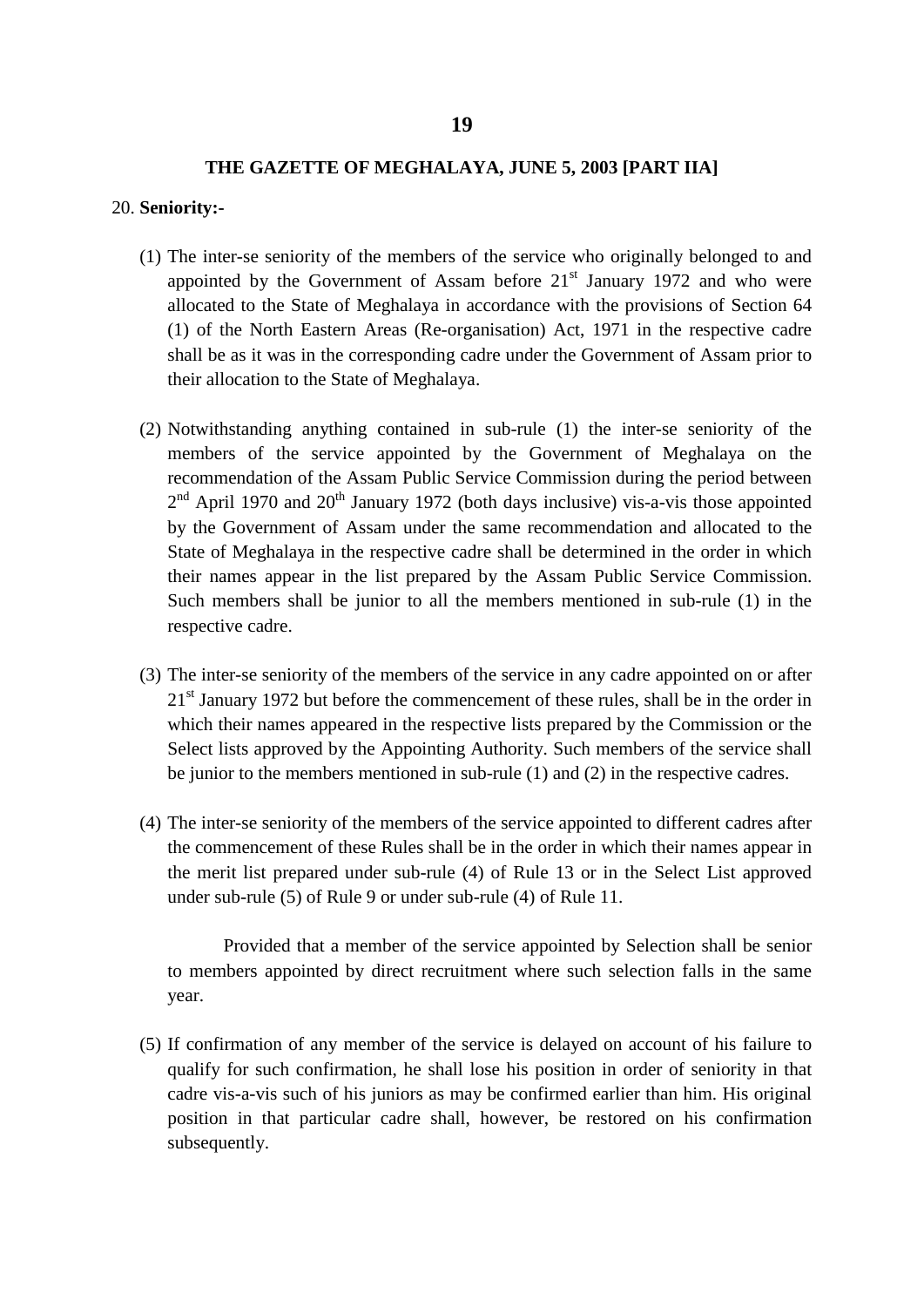#### 21. **Confirmation:-**

- (1) Confirmation of member of the service in the Grade I shall be made according to his seniority in that cadre subject to the following conditions.
	- (a) That he has served not less than year in the post in which he is to be confirmed.
	- (b) That his performance is satisfactory to be judge on the basis of Annual Confidential Reports and other relevant records.
	- (c) That there is no departmental proceedings against him; and
	- (d) Subject to availability of vacancy and that no person holds a lien on it.
- (2) Confirmation of probationer shall be made in the Grade II according to his seniority subject to the following conditions, namely:-
	- (a) That he has completed the period of probation to the satisfaction of the Appointing Authority;
	- (b) That he has passed the Departmental Examination completely and has successfully undergone the training course as may be prescribed by the Appointing Authority from time to time.
	- (c) That he is considered otherwise fit for confirmation by the Appointing Authority, and
	- (d) Subject to availability of vacancy.

Provided that where the probationer is not given opportunity for undergoing the prescribed training during the period of probation, his confirmation shall not be held up for reasons of having not completed the same and when called upon by the Appointing Authority and opportunity given, successfully undergo the said training, failing which he shall be liable to removal from service unless the Appointing Authority allow him other chances;

Provided further that the Appointing Authority may for good and sufficient reasons exempt a member of the service from passing any one or more of the prescribed Departmental Examination and Training under rule 18 and confirm him in the respective cadre of the Service.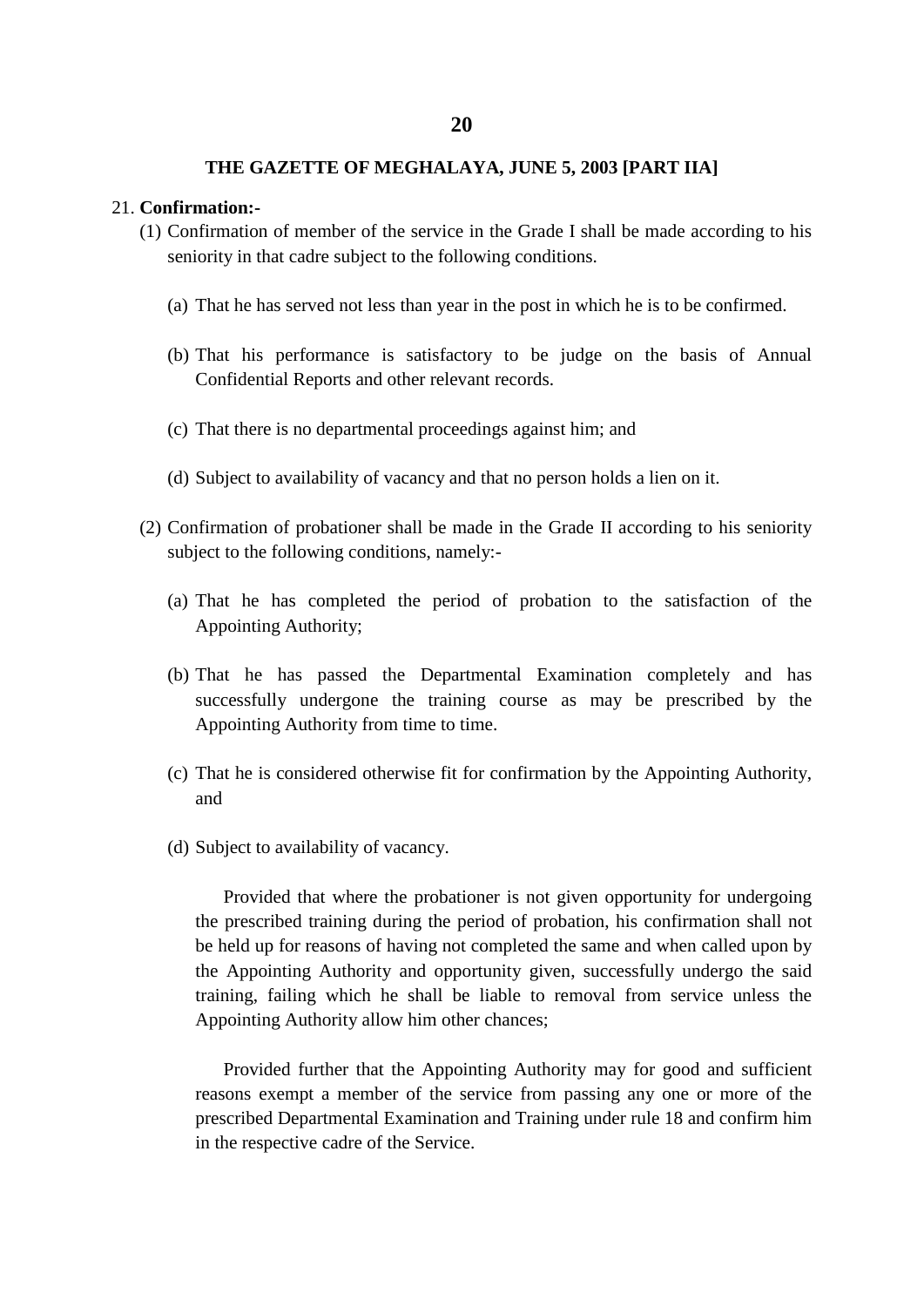22. **Gradation List:-** There shall be prepared and published annually an up to-date gradation list as on  $1<sup>st</sup>$  January consisting of the names of all members of the service, cadre-wise and drawn up in order of seniority and particulars relating to date of birth and appointment and such other details, relevant to the service career shall also be indicated against each name:

#### 23. **Increment:-**

- (1) The first increment admissible to a probationer shall accrue on the expiry of one year from the date of his joining the post but further shall be allowed only on his completion of the period of probation successfully.
- (2) Such persons referred to in sub-rule (a) and sub-rule (b) of Rule 3 who have not passed the Departmental Examination or have not undergone the Training prescribed shall be allowed to draw increments becoming due within the period of two years from the date of commencement of these rules but further increments shall be allowed only their passing the Departmental Examination completely and on successfully completion of the Training Course prescribed.
- (3) The pay of the member of the service on completion of the period of probation of his passing the Departmental Examination and / or the prescribed training courses shall be fixed at such a stage as if he had been allowed his usual annual increments due nut he shall not be entitled to any arrear in pay on account of with-holding of due increments for the period prior to the date of his completion of the period of probation or passing the Departmental Examination and / or the prescribed training courses.
- (4) The increment admissible to a member of the service promoted from one cadre / post to another shall cadre on expiry of each year as admissible under the Rules.
- 24. **Power of the Governor to dispense with or relax any Rule:** Where the Governor is satisfied that the operation of any of the provisions of these rules causes undue hardship in any particular case, he may dispense with or relax the requirement of these rules to such extent and subject so such conditions as it may be considered necessary for dealing with the case in a just and equitable manner.
- 25. **Interpretation:** If any question arises relating to the interpretation of these rules the decision of the Government in the Cooperation Department with the approval of the Personnel & A.R. (A) Department shall be final.
- 26. **Repeal and Saving**: All rules, orders or modifications corresponding to and in force immediately before commencement of these rules are hereby repealed: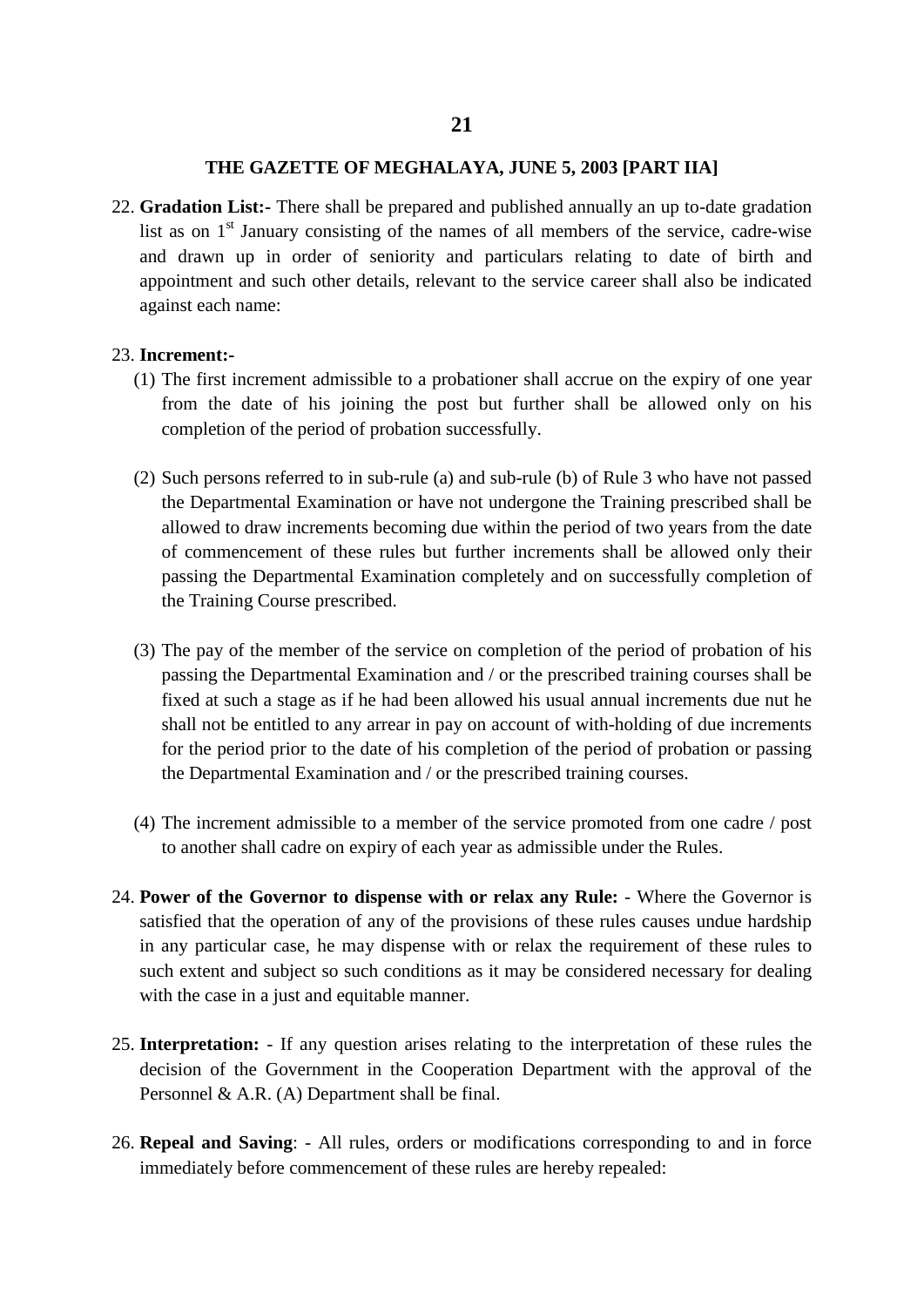Provided that all orders made or action taken under the rules; order or notification so repealed or any action taken in pursuant thereto shall be deemed to have been validity made of taken under the corresponding provision of these Rule.

> (P.C. CHAKRABORTY). Commission & Secretary to the Govt. of Meghalaya, Cooperation Department.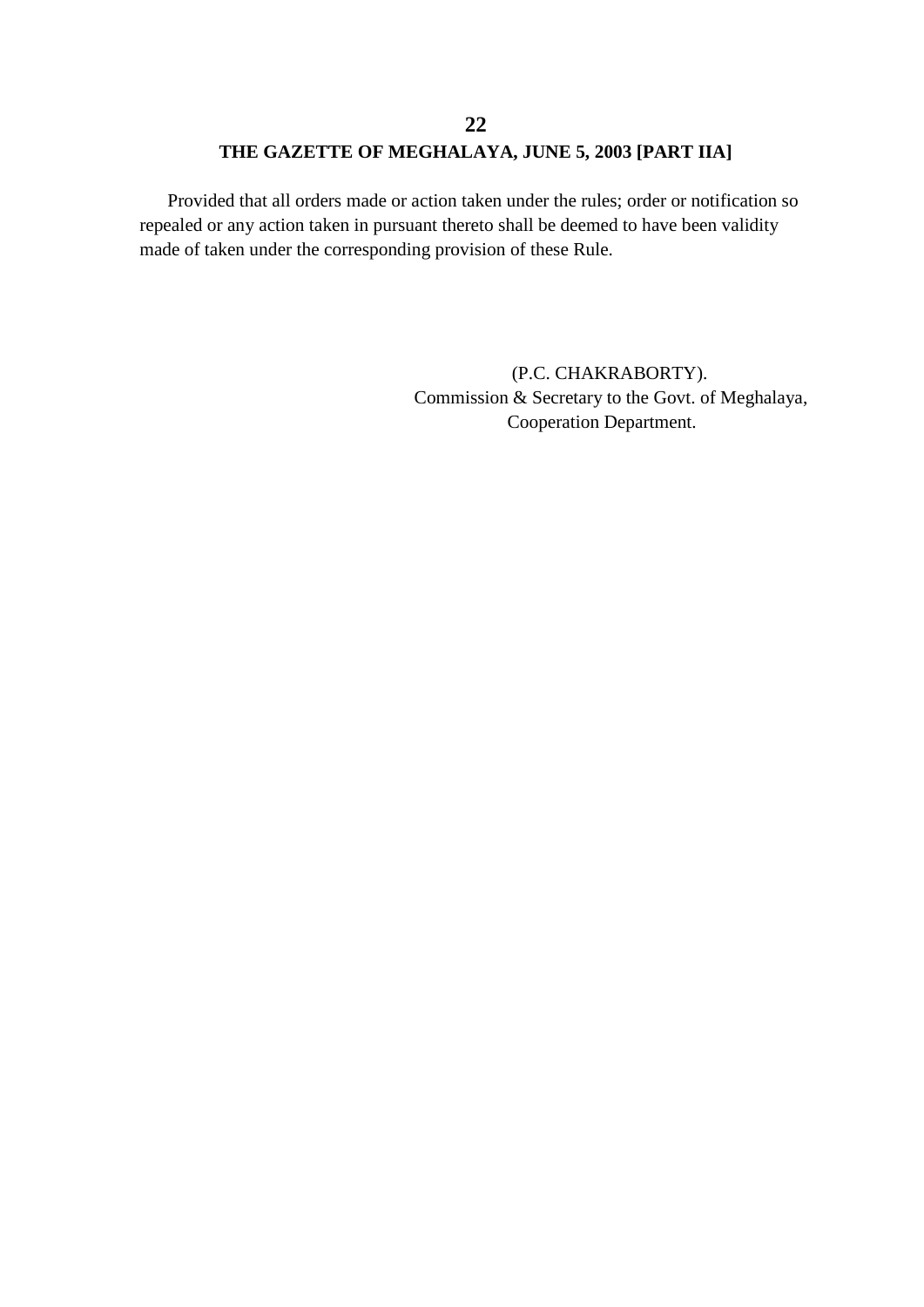## **THE GAZETTE OF MEGHALAYA, JUNE 5, 2003 [PART IIA] SCHEDULE-I (RULE-6)**

| SL.            | Name of the                      | Pay Scale                                                          | Number of |                  |      | Mode of appointment                                                                                                                                                                                                                                                                                                                                                                                                        |
|----------------|----------------------------------|--------------------------------------------------------------------|-----------|------------------|------|----------------------------------------------------------------------------------------------------------------------------------------------------------------------------------------------------------------------------------------------------------------------------------------------------------------------------------------------------------------------------------------------------------------------------|
| NO.            | posts                            |                                                                    |           | Posts.           |      |                                                                                                                                                                                                                                                                                                                                                                                                                            |
|                |                                  |                                                                    | Per       | Te               | Tota |                                                                                                                                                                                                                                                                                                                                                                                                                            |
|                |                                  |                                                                    | ma        | mp               | 1    |                                                                                                                                                                                                                                                                                                                                                                                                                            |
|                |                                  |                                                                    | nen       | ora              |      |                                                                                                                                                                                                                                                                                                                                                                                                                            |
|                |                                  |                                                                    | t         | ry               |      |                                                                                                                                                                                                                                                                                                                                                                                                                            |
| 1.             | 2.                               | 3.                                                                 | 4.        | $\overline{5}$ . | 6.   | 7.                                                                                                                                                                                                                                                                                                                                                                                                                         |
| 1.             | Senior                           | Rs. 5,500-                                                         | 63        | 12               | 75   | By promotion of officers from                                                                                                                                                                                                                                                                                                                                                                                              |
|                | Cooperative                      | 160-6460-                                                          |           |                  |      | the rank of Junior Cooperative                                                                                                                                                                                                                                                                                                                                                                                             |
|                | Officer                          | EB-175-                                                            |           |                  |      | Officers who have passed the                                                                                                                                                                                                                                                                                                                                                                                               |
|                |                                  | 7860-190-                                                          |           |                  |      | Departmental Examination in all                                                                                                                                                                                                                                                                                                                                                                                            |
|                |                                  | $9760/-$                                                           |           |                  |      | the prescribed subjects and also                                                                                                                                                                                                                                                                                                                                                                                           |
|                |                                  | P.M.                                                               |           |                  |      | the training to which they have                                                                                                                                                                                                                                                                                                                                                                                            |
|                |                                  |                                                                    |           |                  |      | been deputed and who have been                                                                                                                                                                                                                                                                                                                                                                                             |
|                |                                  |                                                                    |           |                  |      | serving in the said post more than                                                                                                                                                                                                                                                                                                                                                                                         |
|                |                                  |                                                                    |           |                  |      | 6 years.                                                                                                                                                                                                                                                                                                                                                                                                                   |
| $\overline{2}$ | Junior<br>Cooperative<br>Officer | Rs. 5100-<br>140-5940-<br>EB-150-<br>7140-160-<br>$8740/-$<br>P.M. | 85        | 16               | 101  | 13% by Selection from amongst<br>Senior most U.D.<br>the<br>Asstt.<br>Working<br>in the Office<br>of<br>Registrar of Coop.<br>Societies,<br>Meghalaya who have completed<br>more than 5 years of continuous<br>service in the said post.<br>12% by Selection from amongst<br>the U.D. Assistant Serving in the<br>District/Sub-Divisional offices of<br>the<br>Department<br>who<br>have<br>rendered not less than 8 years |
|                |                                  |                                                                    |           |                  |      | service in the said posts.<br>direct<br>75%<br>by<br>recruitment<br>through<br>Meghalaya<br>Public<br>Service Commission.                                                                                                                                                                                                                                                                                                  |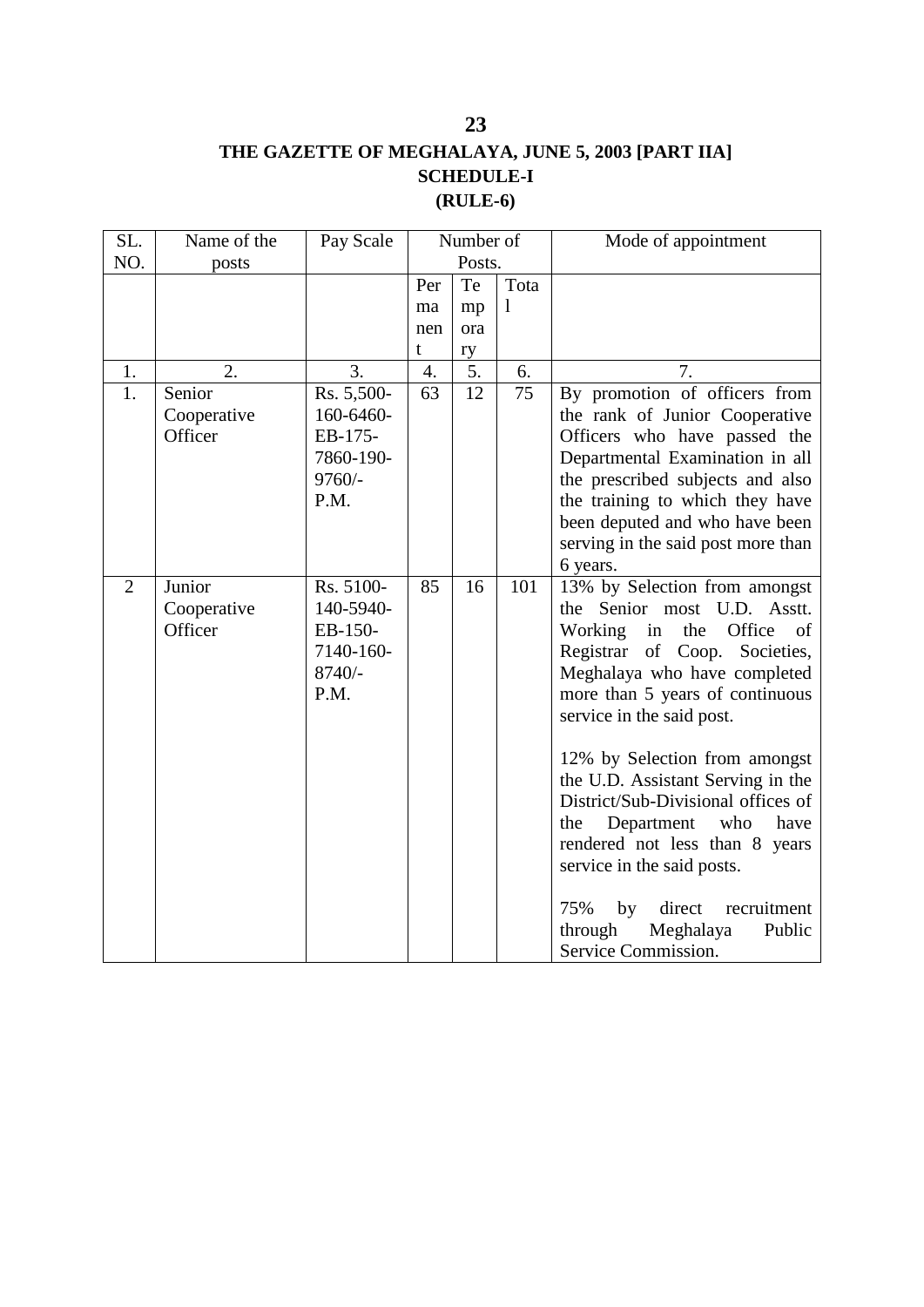# **THE GAZETTE OF MEGHALAYA, JUNE 5, 2003 [PART IIA] SCHEDULE-II**

**24**

**(Rule-7 and Rule 14)**

| Sl. | Name    | Method of    |         | Direct recruitment |       | Promotion            | Re          |          |
|-----|---------|--------------|---------|--------------------|-------|----------------------|-------------|----------|
| No. | of post | recruitment  |         |                    |       |                      |             | mar      |
|     |         | with         |         |                    |       |                      |             | $\rm ks$ |
|     |         | percentage   |         |                    |       |                      |             |          |
|     |         | of vacancies |         |                    |       |                      |             |          |
|     |         | to be filled |         |                    |       |                      |             |          |
|     |         | up in any    |         |                    |       |                      |             |          |
|     |         | recruitment  |         |                    |       |                      |             |          |
|     |         | year by      |         |                    |       |                      |             |          |
|     |         | direct       |         |                    |       |                      |             |          |
|     |         | recruitment  |         |                    |       |                      |             |          |
|     |         | of           |         |                    |       |                      |             |          |
|     |         | promotion.   |         |                    |       |                      |             |          |
|     |         |              | Educa   | Low                | Upp   | Persons eligible for | Qualif      |          |
|     |         |              | tional  | er                 | er    | consideration for    | icatio      |          |
|     |         |              | qualifi | age                | age   | promotion of posts   | $\mathbf n$ |          |
|     |         |              | cation  | limit              | limit | mentioned in         | Exper       |          |
|     |         |              | etc,    |                    |       | column 2.            | ience       |          |
|     |         |              | requir  |                    |       |                      | etc.        |          |
|     |         |              | ed of   |                    |       |                      |             |          |
|     |         |              | direct  |                    |       |                      |             |          |
|     |         |              | recruit |                    |       |                      |             |          |
|     |         |              | ment    |                    |       |                      |             |          |
| 1.  | 2.      | 3.           | 4.      | 5.                 | 6.    | 7.                   | 8.          | 9.       |
| 1.  | Senior  | <b>By</b>    |         |                    |       | Persons/ Officers    |             |          |
|     | Coope   | promotion    |         |                    |       | who have passed      |             |          |
|     | rative  | of Officers  |         |                    |       | the Departmental     |             |          |
|     | Officer | from the     |         |                    |       | Examination in all   |             |          |
|     |         | rank of      |         |                    |       | the prescribed       |             |          |
|     |         | Junior       |         |                    |       | subjects and also    |             |          |
|     |         | Cooperative  |         |                    |       | the training to      |             |          |
|     |         | Officers.    |         |                    |       | which they have      |             |          |
|     |         |              |         |                    |       | been deputed and     |             |          |
|     |         |              |         |                    |       | who have served in   |             |          |
|     |         |              |         |                    |       | the post of Junior   |             |          |
|     |         |              |         |                    |       | Cooperative          |             |          |
|     |         |              |         |                    |       | Officer more than 6  |             |          |
|     |         |              |         |                    |       | (six) Years.         |             |          |